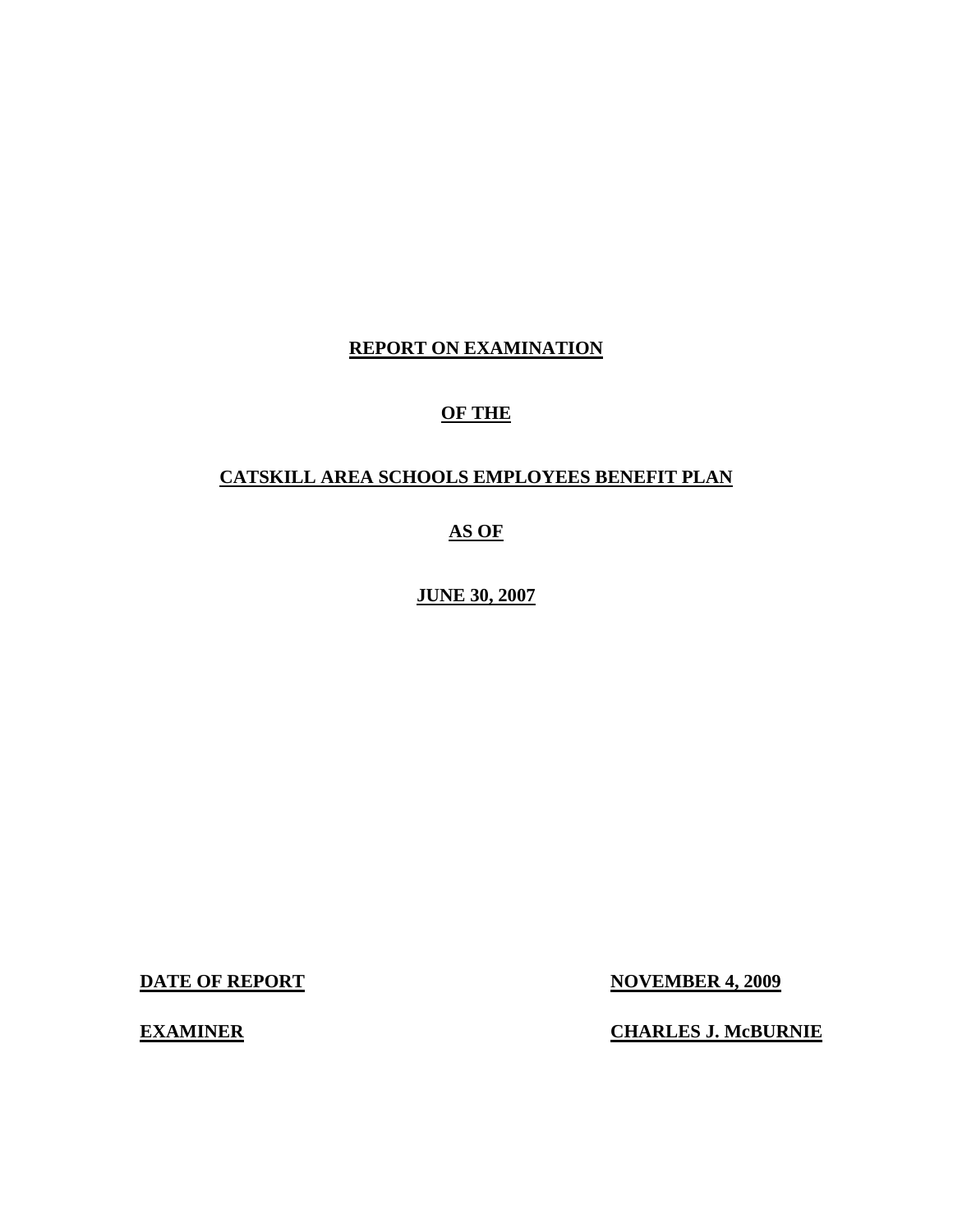## **TABLE OF CONTENTS**

#### **ITEM NO.**

## **PAGE NO.**

| 1. | Scope of examination                                                                                                                                                                                                                                 | $\overline{2}$                            |
|----|------------------------------------------------------------------------------------------------------------------------------------------------------------------------------------------------------------------------------------------------------|-------------------------------------------|
| 2. | Executive summary                                                                                                                                                                                                                                    | 3                                         |
| 3. | Description of Plan                                                                                                                                                                                                                                  | 4                                         |
|    | A. Management and controls<br>B. Territory and plan of operation<br>C. Corporate governance<br>D. Administrative services agreements<br>E. Stop-loss insurance<br>F. Cash and cash equivalents<br>G. Custodial agreements<br>H. Accounts and records | 5<br>8<br>8<br>11<br>12<br>13<br>14<br>15 |
| 4. | <b>Financial statements</b>                                                                                                                                                                                                                          | 16                                        |
|    | A. Balance sheet<br>B. Statement of revenue, expenses and capital and<br>surplus                                                                                                                                                                     | 16<br>17                                  |
| 5  | Claims unpaid                                                                                                                                                                                                                                        | 18                                        |
| 6. | Market conduct activities<br>A. Claims processing<br>B. Complaints and grievances<br>C. Policy forms<br>D. Utilization review                                                                                                                        | 19<br>20<br>22<br>23<br>24                |
| 7. | Compliance with prior report on examination                                                                                                                                                                                                          | 26                                        |
| 8. | Summary of comments and recommendations                                                                                                                                                                                                              | 28                                        |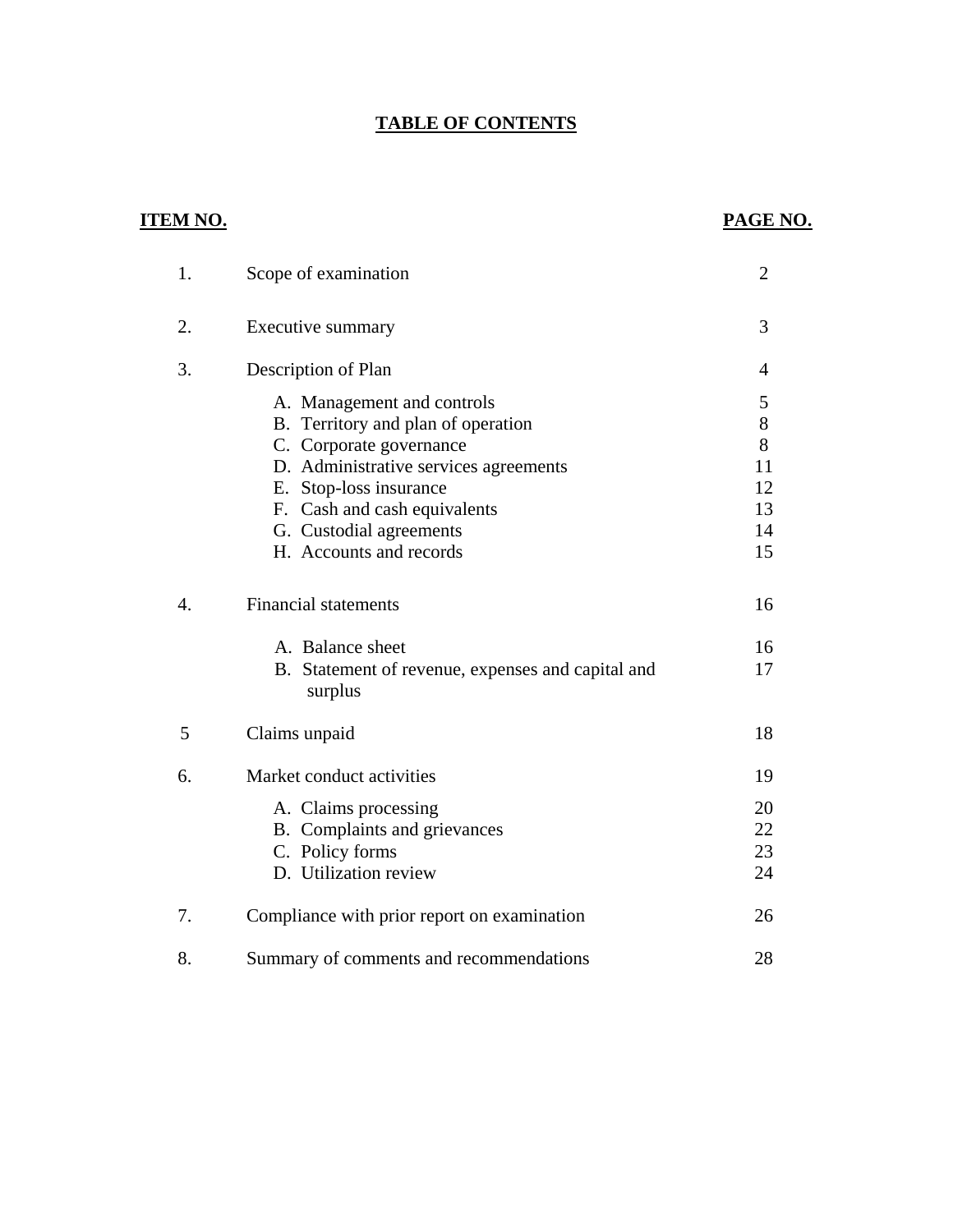

STATE OF NEW YORK INSURANCE DEPARTMENT 25 BEAVER STREET NEW YORK, NEW YORK 10004

Governor David A. Paterson James J. Wrynn

Superintendent

November 4, 2009

Honorable James J. Wrynn Superintendent of Insurance Albany, NY 12257

Sir:

Pursuant to the requirements of the New York Insurance Law and acting in accordance with the instructions contained in Appointment Number 22771, dated September 18, 2008 and annexed hereto, I have made an examination into the condition and affairs of the Catskill Area Schools Employees Benefit Plan, a municipal cooperative health benefit plan licensed pursuant to the provisions of Article 47 of the New York Insurance Law, as of June 30, 2007, and submit the following report thereon.

The examination was conducted at the Plan's home office located at Robinson Terrace, Stamford, New York.

Whenever the designation, the "Plan" appears herein, without qualification, it should be understood to refer to Catskill Area Schools Employees Benefit Plan.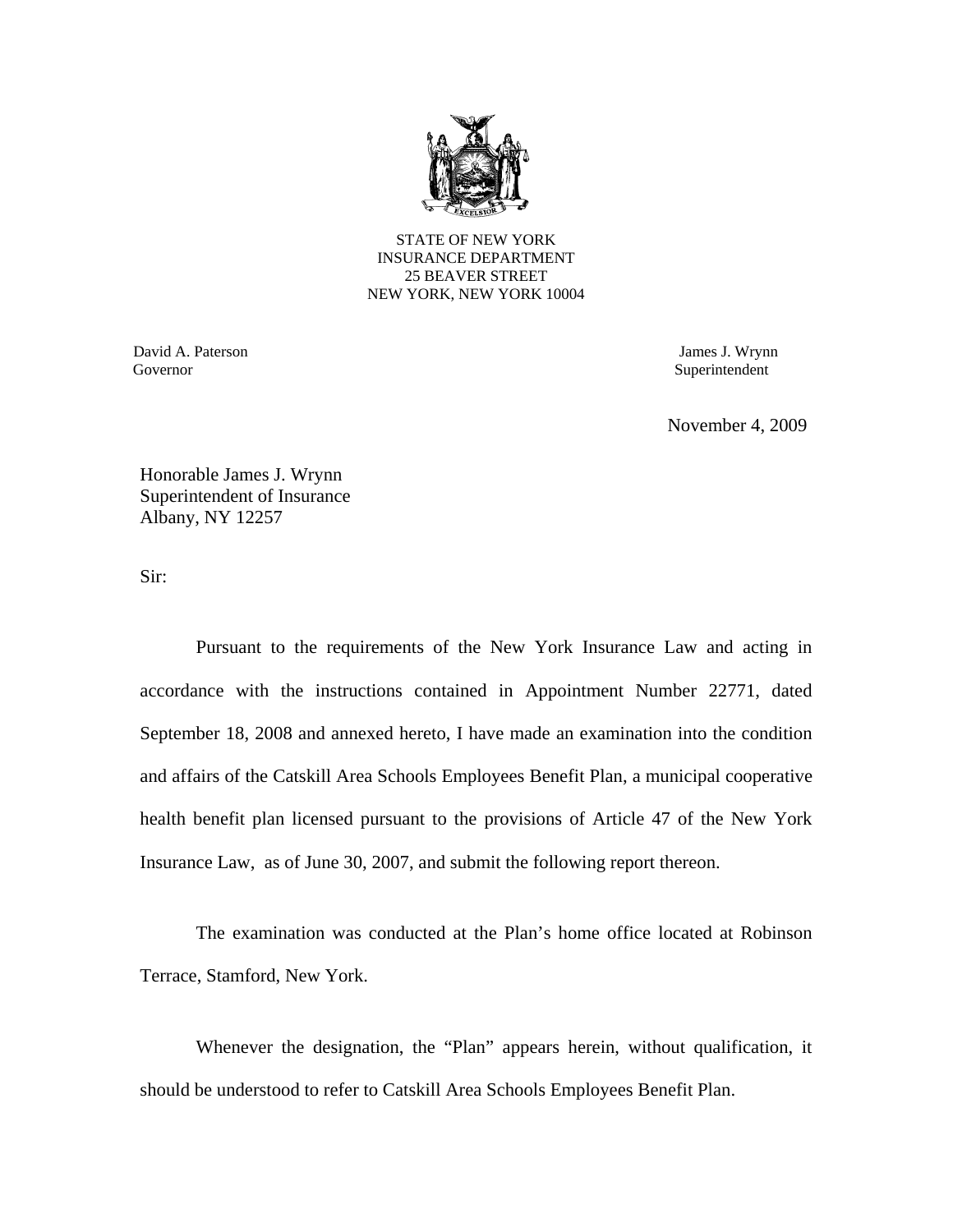#### **1. SCOPE OF EXAMINATION**

The previous examination was conducted as of June 30, 2003. This examination covers the four-year period from July 1, 2003 through June 30, 2007. Transactions occurring subsequent to this period were reviewed where deemed appropriate by the examiner.

The examination comprised a verification of assets and liabilities as of June 30, 2007, in accordance with Statutory Accounting Principles (SAP), as adopted by the New York Insurance Department (Department), a review of income and disbursements deemed necessary to accomplish such verification and utilized, to the extent considered appropriate, work performed by the Plan's independent certified public accountants. A review or audit was also made of the following items as called for in the *Examiners Handbook of the National Association of Insurance Commissioners* (NAIC):

 Loss experience History of Plan Management and controls Corporate records Fidelity bonds and other insurance Officers' and employees' welfare and pension plans Territory and plan of operation Growth of Plan Business in force Accounts and records Treatment of policyholders and claimants

This report on examination is confined to financial statements and comments on those matters which involve departures from laws, regulations or rules, or which are deemed to require explanation or description.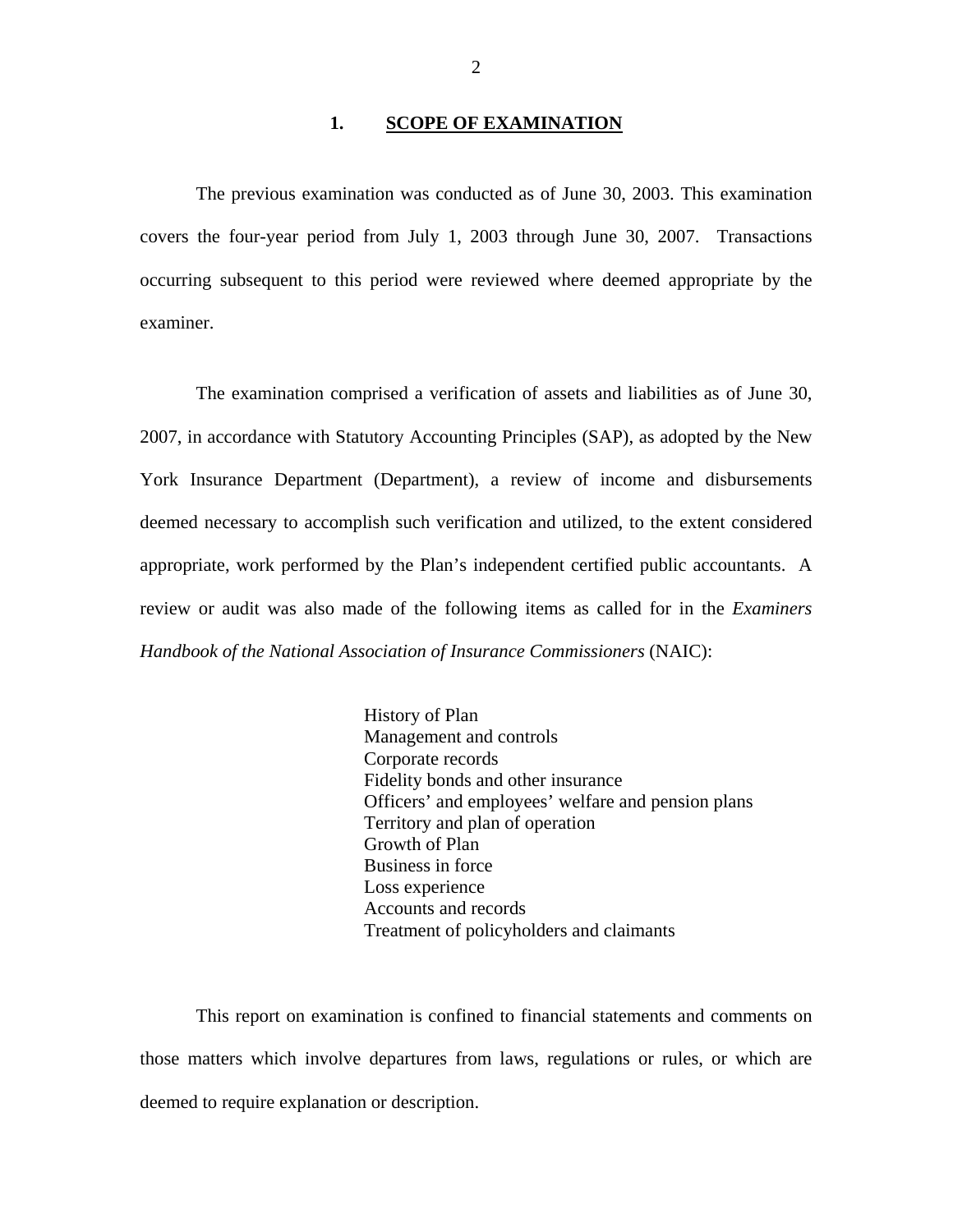A review was also made to ascertain what action was taken by the Plan with regard to comments contained in the prior report on examination.

## **2. EXECUTIVE SUMMARY**

The results of this examination revealed certain operational deficiencies that directly impacted the Plan's compliance with New York Insurance Laws and Regulations. Significant findings relative to this examination are as follows:

- The Plan did not comply with certain requirements of its municipal cooperative agreement.
- The Plan did not have proper safeguards for checks.
- The Plan's policy forms and riders were not approved for use by the Department prior to or during the examination period.
- The Plan did not adopt a claims procedural manual as required by Circular Letter No. 9 (1999).
- The Plan did not fully comply with the requirements of Article 49 of the New York Insurance Law with regard to its biannual submission of its Utilization Plan to the Superintendent.

The examination findings are described in greater detail in the remainder of this

report.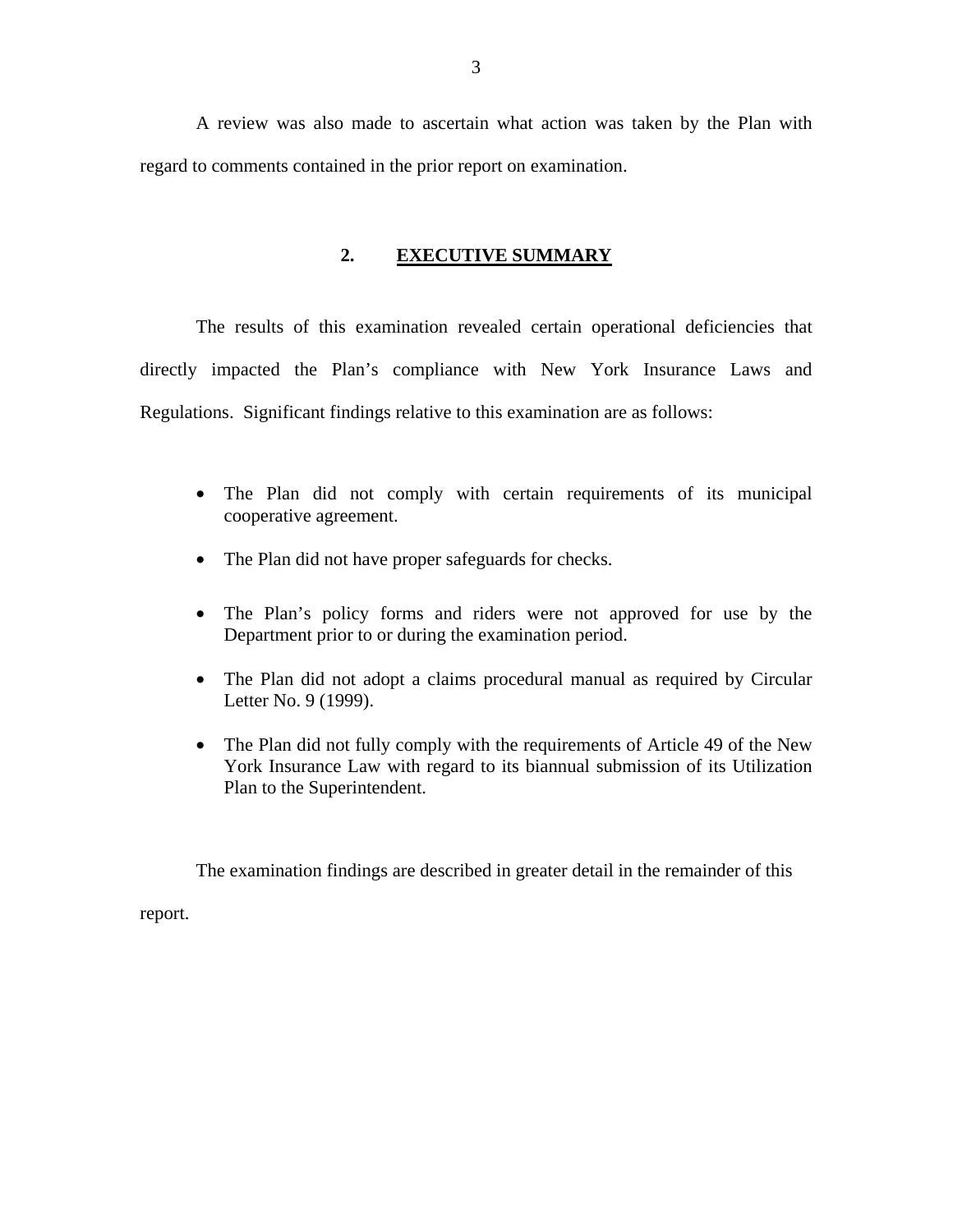#### **3. DESCRIPTION OF PLAN**

Catskill Board of Cooperative Educational Services (CBOCES) and its seventeen (17) original member school districts (participants) formed a Consortium, effective July 1, 1981. The purpose of the Consortium was to provide for the efficient and economic evaluation, processing, administration and payment of health benefits through selfinsurance (the Plan). The Plan provides benefits to covered employees and their eligible dependents. On April 1, 2000, the Plan was issued a certificate of authority by the Superintendent of Insurance under Article 47 of the New York Insurance Law. Pursuant to such certificate of authority, the participants have agreed to share the costs and assume the liabilities for medical, surgical, prescription drugs, and hospital benefits provided to covered employees (including retirees) and their dependents.

There were nineteen (18) school districts and one Board of Cooperative Educational Services (BOCES) participating in the Plan as of June 30, 2007 as follows:

| Andes Central School District                               | Margaretville Central School District   |
|-------------------------------------------------------------|-----------------------------------------|
| <b>Charlotte Valley Central School</b><br><b>District</b>   | Milford Central School District         |
| Cherry Valley/Springfield Central<br><b>School District</b> | <b>Morris Central School District</b>   |
| Cooperstown Central School District                         | Otsego-Northern Catskill – BOCES        |
| Delhi Central School District                               | Roxbury Central School District         |
| Edmeston Central School District                            | South Kortright Central School District |
| Gilboa/Conesville Central School<br>District                | <b>Stamford Central School District</b> |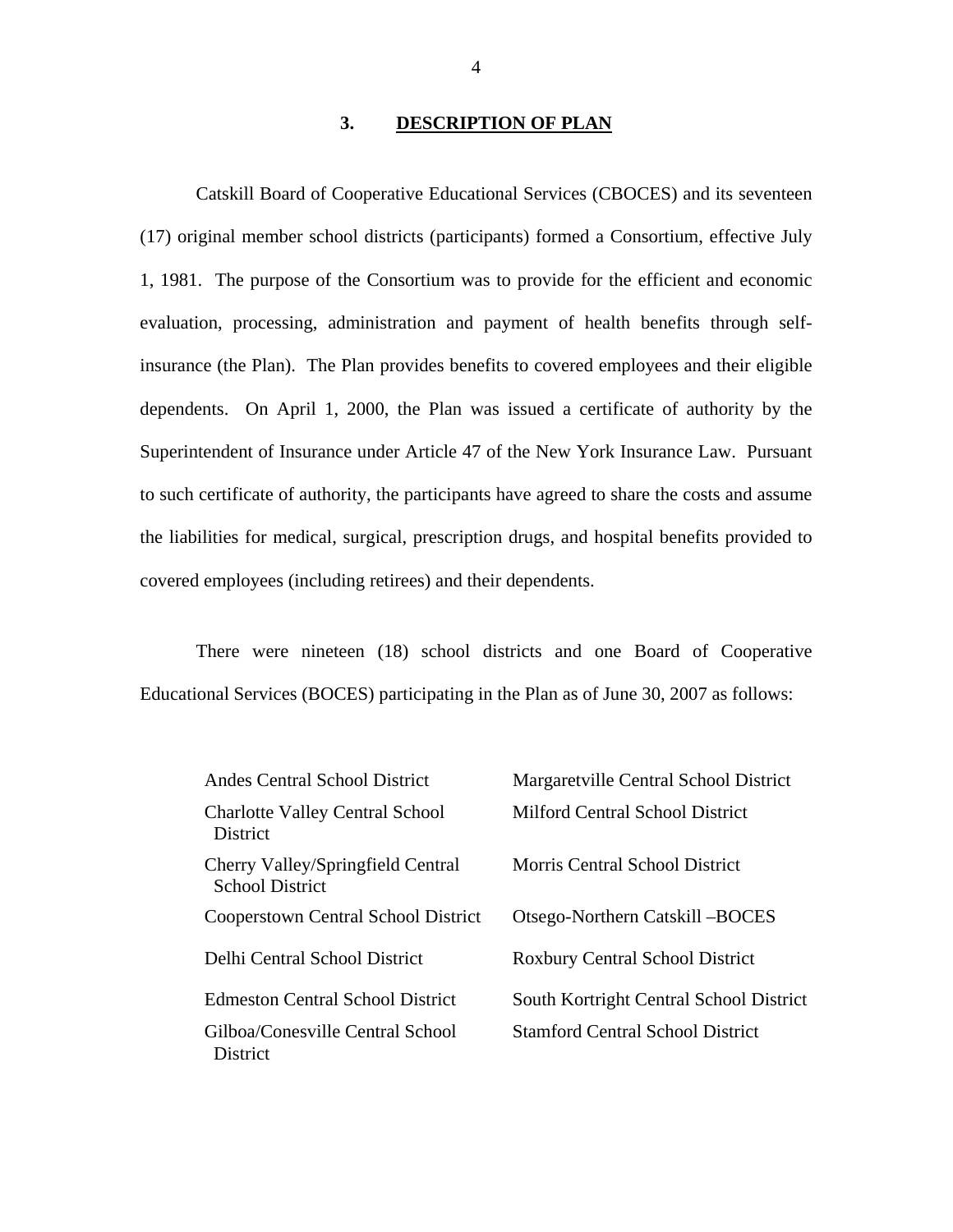| Hunter-Tannersville Central School<br>District | Windham-Ashland-Jewett Central<br><b>School District</b> |
|------------------------------------------------|----------------------------------------------------------|
| Jefferson Central School District              | Worcester Central School District                        |
| <b>Laurens Central School District</b>         |                                                          |

## A. Management and Controls

Pursuant to the municipal cooperative agreement, management of the Plan is to be vested in the governing board (board of trustees or board), comprised of one representative from each participating school district, including BOCES. The governing board of the Plan as of June 30, 2007 was as follows:

| <b>Name</b>                    | <b>Title and Municipality</b>                                      |
|--------------------------------|--------------------------------------------------------------------|
| Benjamin Berliner              | Superintendent,<br>South Kortright Central School District         |
| John Bernhardt                 | Superintendent,<br><b>Andes Central School District</b>            |
| Jennifer Bolton-Carls          | Superintendent,<br>Otsego-Northern Catskill -BOCES                 |
| Craig Carr                     | Superintendent,<br>Roxbury Central School District                 |
| <b>Patrick Darfler-Sweeney</b> | Superintendent,<br>Hunter-Tannersville Central School District     |
| Mark Dupra                     | Superintendent,<br><b>Charlotte Valley Central School District</b> |
| Peter Livshin                  | Superintendent,<br>Milford Central School District                 |
| Mary Jo McPhail                | Superintendent,<br><b>Cooperstown Central School District</b>      |

 $\overline{5}$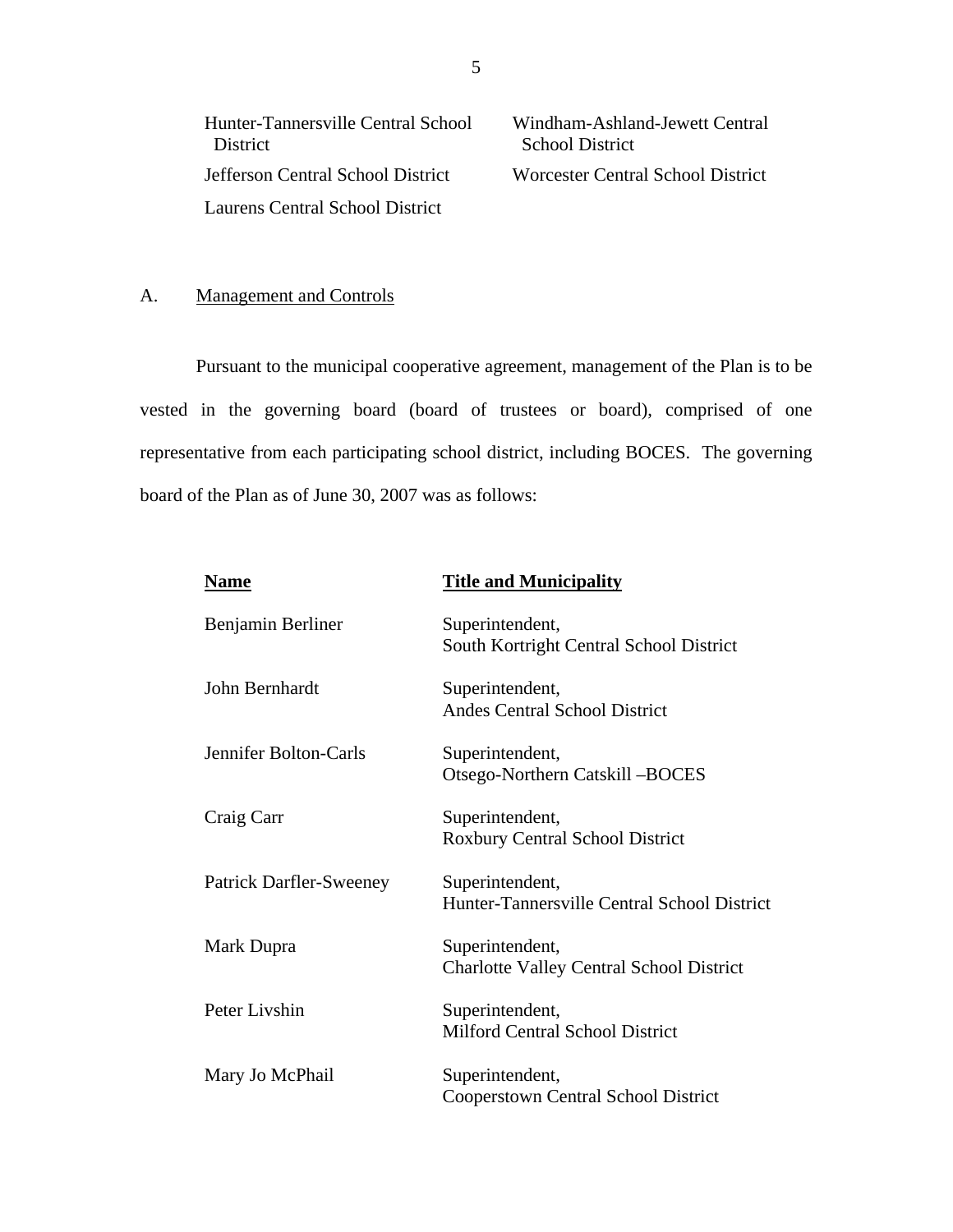| <b>Name</b>          | <b>Title and Municipality</b>                                        |
|----------------------|----------------------------------------------------------------------|
| Nicholas Savin       | Superintendent,<br>Cherry Valley/Springfield Central School District |
| John Mulholland      | Superintendent,<br>Delhi Central School District                     |
| Carl Mummenthey      | Superintendent,<br><b>Jefferson Central School District</b>          |
| John Riedl           | Superintendent,<br>Margaretville Central School District             |
| David Rowley         | Superintendent,<br><b>Edmeston Central School District</b>           |
| Gregg Sanik          | Superintendent,<br><b>Stamford Central School District</b>           |
| <b>Edmund Shults</b> | Superintendent,<br><b>Worcester Central School District</b>          |
| Annmarie Spadafora   | Superintendent,<br>Gilboa/Conesville Central School District         |
| Michael Virgil       | Superintendent,<br>Morris Central School District                    |
| Romona Wenck         | Superintendent,<br><b>Laurens Central School District</b>            |
| John Witkorko        | Superintendent,<br>Windham-Ashland-Jewett Central School District    |

According to the municipal cooperative agreement, the governing board of the Plan is to meet at least once annually, at a site within the geographic area served by the Otsego-Northern Catskill-BOCES. The minutes of all meetings of the board of trustees were reviewed. Such meetings were generally well attended, however, it was noted that of the nineteen meetings held during the period under examination, two members of the board failed to attend at least one-half of those meetings. Members of the board have a

6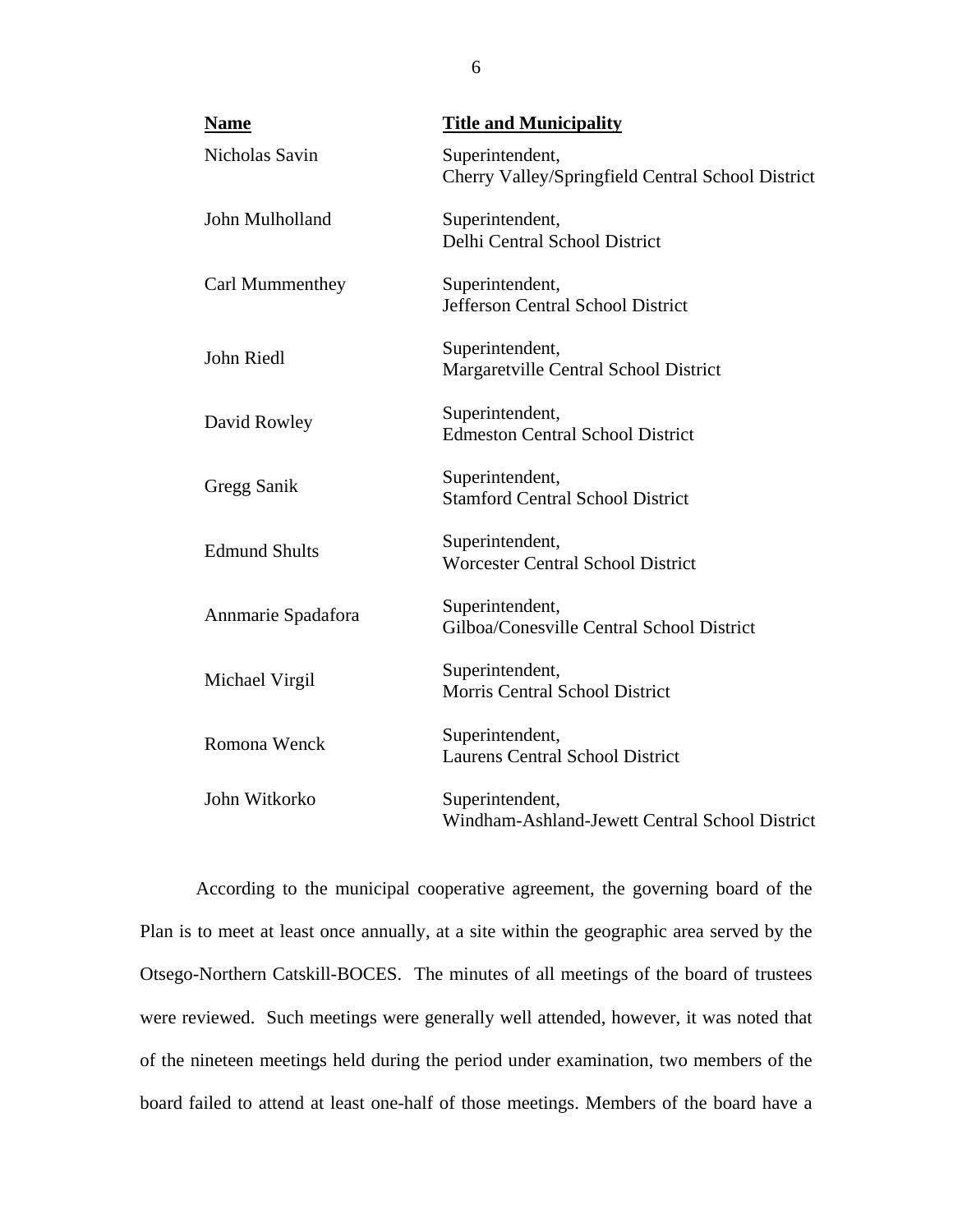fiduciary responsibility and must evince an ongoing interest in the affairs of the Plan. It is essential that board members attend meetings consistently and set forth their views on relevant matters so that appropriate decisions may be reached by the board.

It is recommended that board members who are unable or unwilling to attend meetings consistently should resign or be replaced.

Additionally, during the period under examination the Executive Committee held two meetings, however, it should be noted that the Plan was unable to provide the examiners with the minutes taken for these meetings. The Executive Committee plays a vital role in the operations of the Plan and should maintain the minutes of its meetings.

New York Insurance Department Regulation 152 (11 NYCRR 243.2(b)(2)) states:

"(b) Except as otherwise required by law or regulation, an insurer shall maintain:

It is recommended that the Plan's Executive Committee maintain minutes of all meetings held in compliance with New York Insurance Department Regulation 152 (11 NYCRR 243.2(b)(2)).

<sup>(8)</sup> Any other record for six calendar years from its creation or until after the filing of a report on examination or the conclusion of an investigation in which the record was subject to review."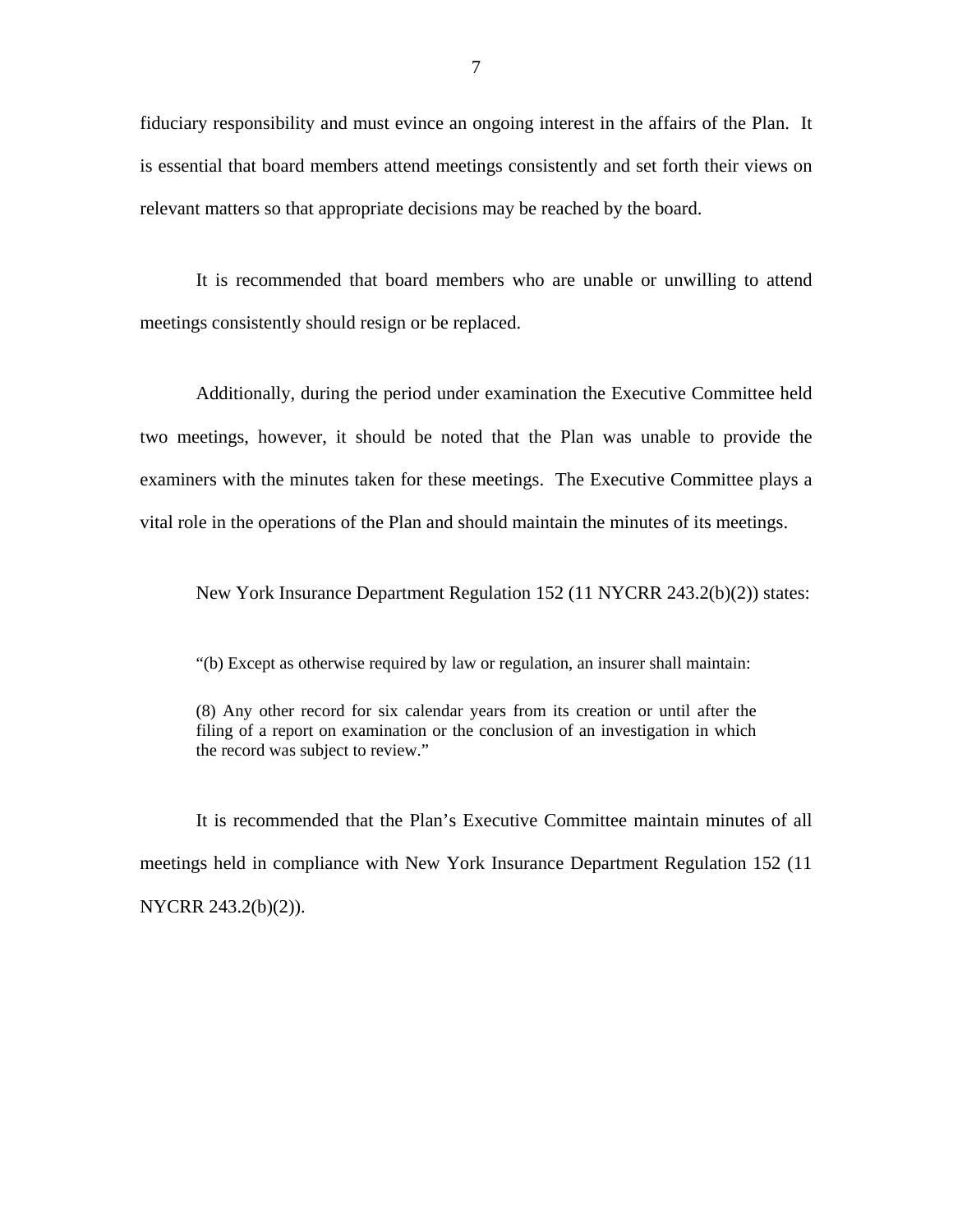The principal officers of the Plan as of June 30, 2007 were as follows:

#### **Officers Title**

Jennifer Bolton-Carls Chairperson Ed Roche Vice Chairperson Patricia Wagner Treasurer Kathy Schmeidel Secretary

Darleen Callahan Coordinator of Health and Dental Insurance

#### B. Territory and Plan of Operation

membership as of June 30, 2007 was 2,981.<br>
C. Corporate Governance The Plan provides health benefits in Otsego, Delaware, Schoharie and Greene counties within New York State. The Plan provides its members with medical and hospital coverage, prescription drug coverage and vision benefits. The Plan had annual written premiums of \$26,303,992 as June 30, 2007. There has not been any significant change in membership during or subsequent to the examination period. The Plan represented the same school districts during the examination period. The Plan's

Article 5-G of the New York General Municipal Law authorizes municipal corporations to enter into a municipal cooperative agreement for the performance of those functions or activities in which they could engage individually.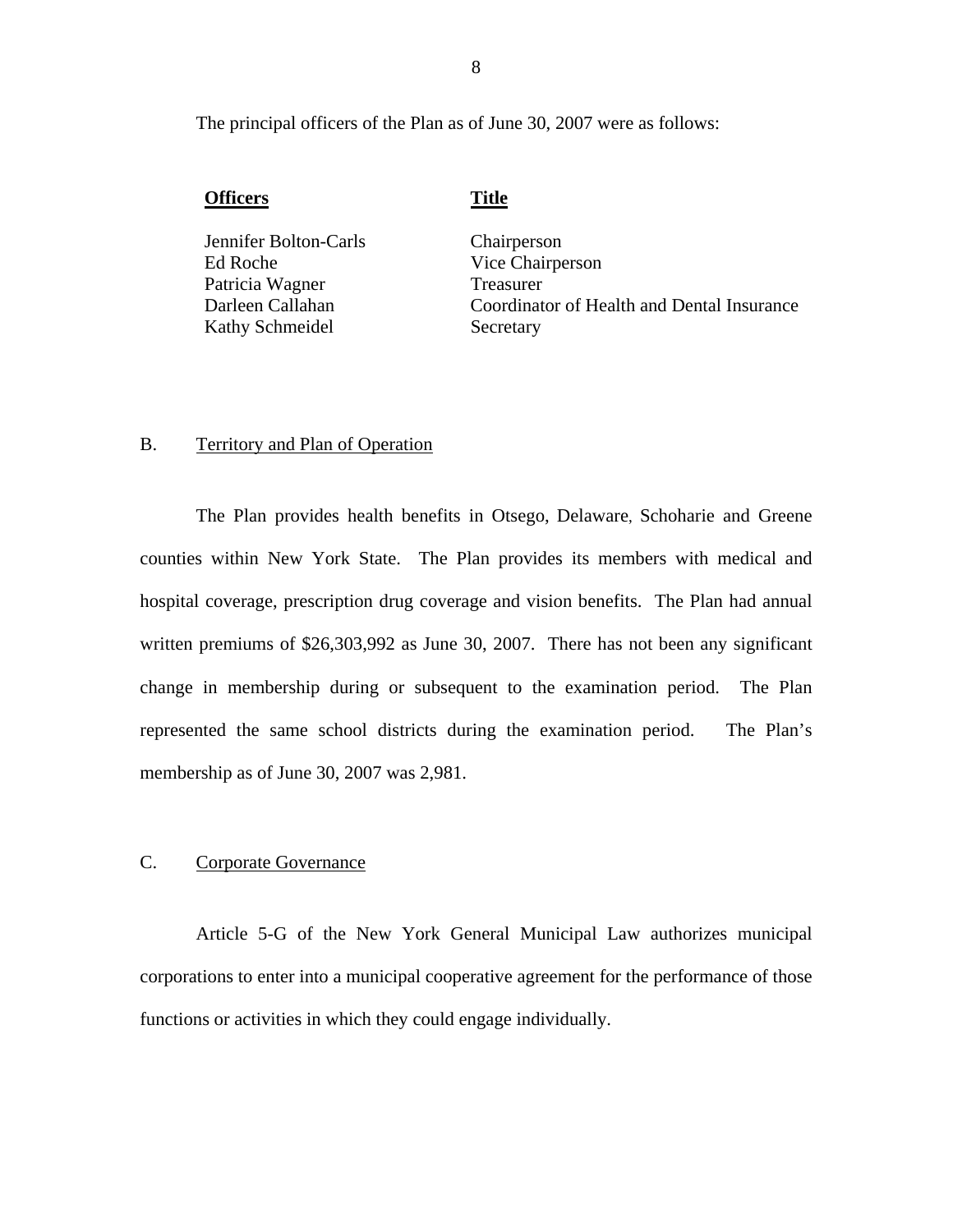Article 47 of the New York Insurance Law specifically permits the establishing of municipal cooperative health benefit plans. Such plans are required pursuant to Section 4705 of the New York Insurance Law to be established and maintained under a municipal cooperative agreement. The municipal cooperative agreement and any amendment thereto shall be approved by each participating municipal corporative by majority vote of each such cooperative's governing body.

A review of the individual municipal cooperative agreements made between the Plan its member school districts revealed that said agreements were not signed, as required, by the President of the Board of Catskill Area Schools Employees Benefit Plan.

It is recommended that the President of the Board of Catskill Area Schools Employees Benefit Plan sign all of the municipal cooperative agreements with each of the Plan's participating school districts.

Section IV of the municipal cooperative agreement states:

"The Governing Board shall designate the Plan's attorney-in-fact to receive service of summons or other legal process in any action, suit or proceeding arising out of any contract, agreement or transaction involving the Plan. The attorney-in-fact shall be appointed at the annual meeting."

A review of the minutes of the annual meetings for the period under examination revealed that there was no appointment of the Plan's attorney-in-fact at said meetings. The Plan's governing board, subsequent to the examination date, acted to appoint an attorney-in-fact.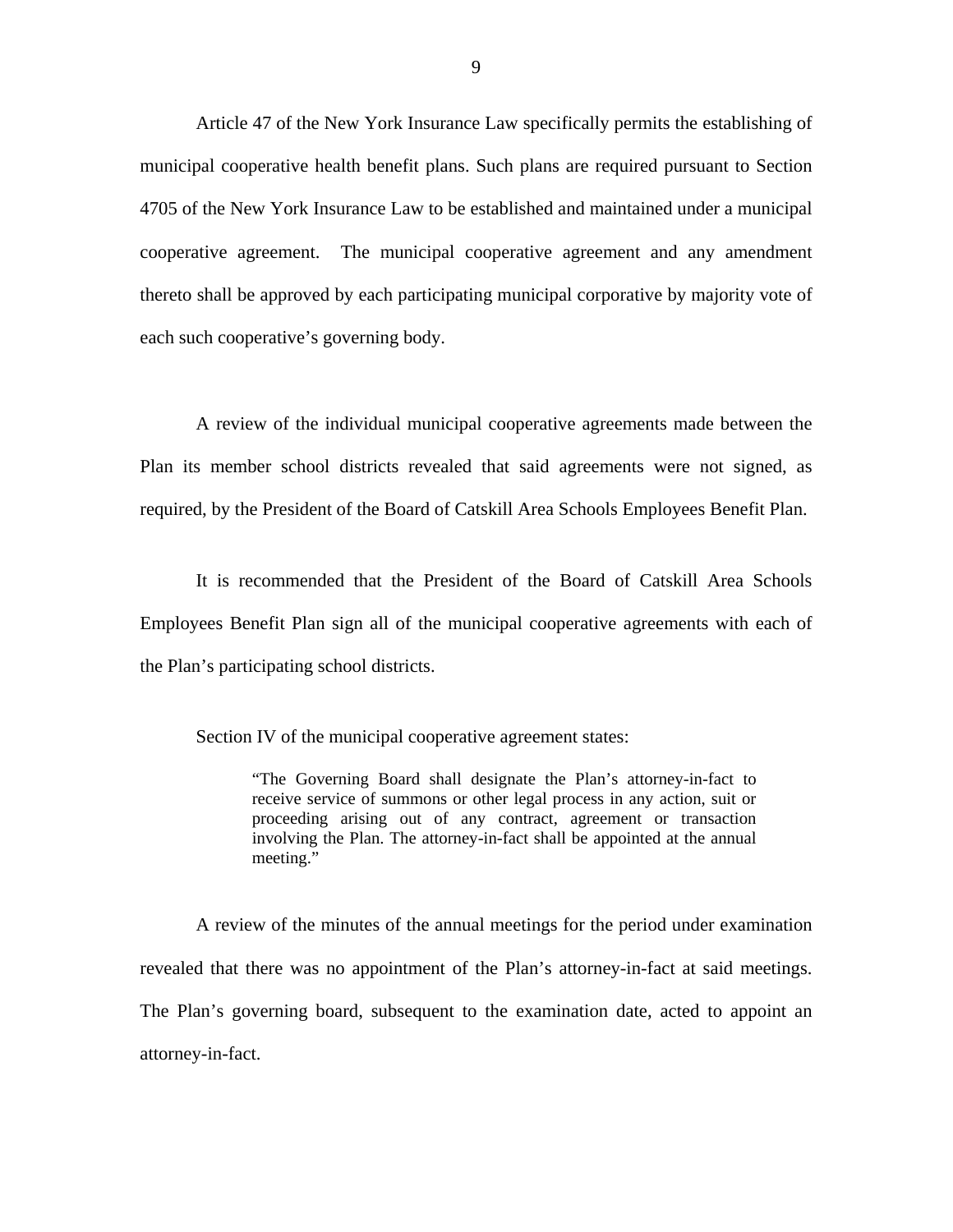It is recommended that the Plan comply with Section  $IV(A)$  of its municipal cooperative agreement and appoint an attorney-in-fact at its annual meeting. It is also recommended that the Plan include in the minutes of meetings of its annual meetings the appointment of its Plan's attorney-in-fact.

Section VI(A) of the municipal cooperation agreement states:

"The Board shall be the governing body and shall be composed of the Chief Executive Officer or other designated officer of each of the Plan's participating districts of municipalities, and is to be selected by each participant annually and notification sent to the Chairperson."

It should be noted that the Plan was unable to provide the examiners with the notification of each participating school district's representative to the Plan's governing board as required by Section VI(A) of the Plan's municipal cooperative agreement.

It is recommended that the Plan obtain the notification of each participating school district's representative to the Plan's governing board as required by Section VI(A) of the Plan's municipal cooperative agreement.

Section VI(I) of the municipal cooperation agreement states:

"All monies (joint funds and reserve funds) paid by the participants to the Chief Fiscal Officer shall be deposited in one or more of the following banks, to wit: National Bank and Trust Company of Norwich, Wilbur National Bank, National Bank of Stamford, and such other banks as the Board may authorize, subject to the provisions of law governing the deposit of municipal funds."

A review of the bank accounts revealed that two of the banks which the Plan uses as depository banks were not authorized by the board of trustees of the Plan.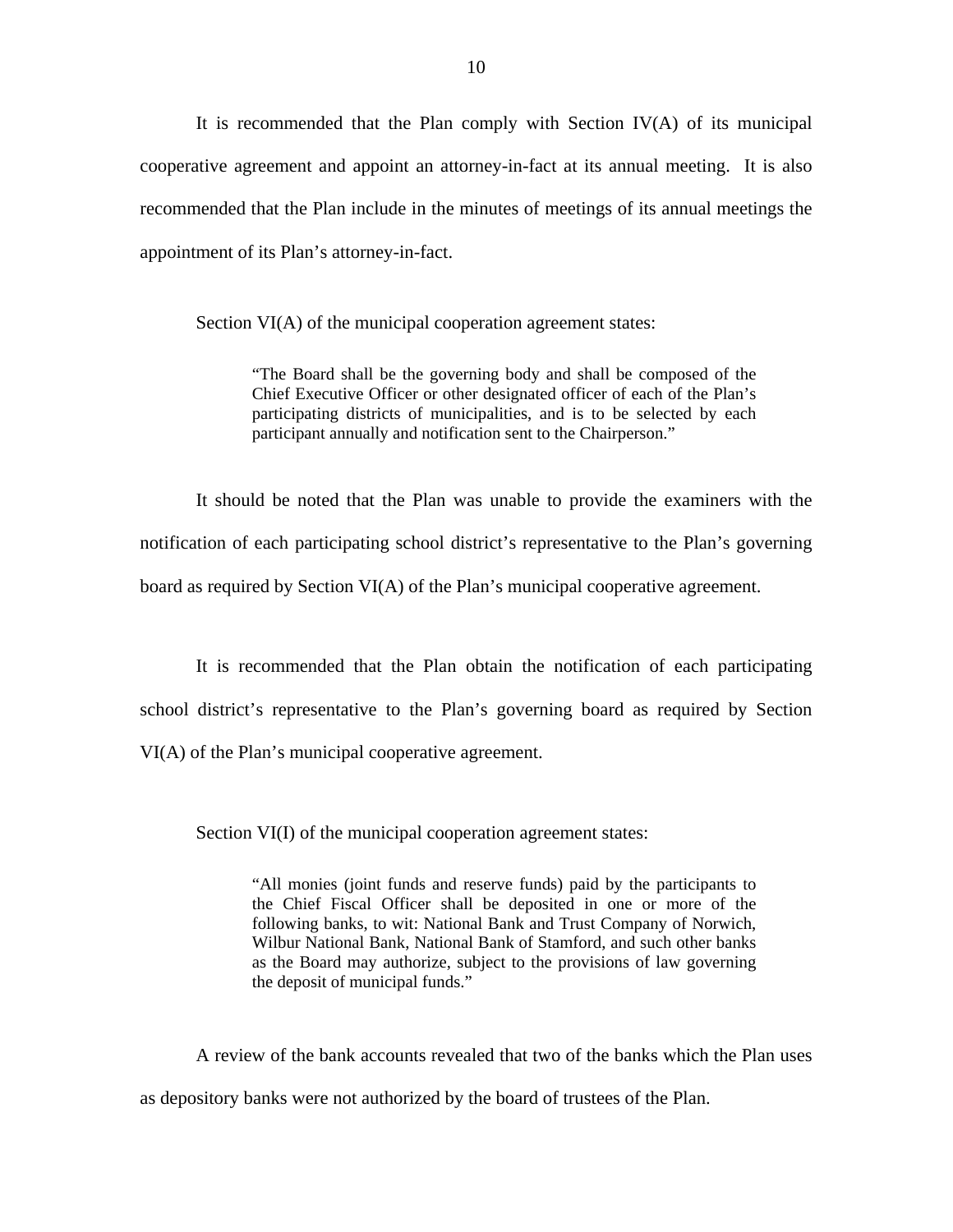It is recommended that the Plan adhere to Section VI(I) of its municipal cooperative agreement and use depository banks that are authorized by its board of trustees.

#### D. Administrative Services Agreements

The Plan entered into contractual agreements with the following vendors to provide various administrative services to the Plan:

#### 1. Risk Management Service Company, Inc. (RMSCO)

RMSCO is the general manager and Comptroller of the Plan. As the Plan's general manager, RMSCO defines a strategic plan of action for the future of the Plan. RMSCO acts as the claims processor of the Plan's automated claims.

RMSCO ensures accurate and prompt payment of claims, meets with the Plan's board of trustees as deemed necessary to conduct the business of the Plan, provides mandated reports and documentation to regulators and others as required, keeps the Plan's participants informed of benefit issues, assists in the review and revision of plan benefit structure and design, provides a computerized on-line system for developing and maintaining comprehensive employee benefit records, provides third-party claims processing services relative to the payment of claims and provides the Plan with access to its provider network.

#### 2. Medco Health Solutions, Inc. (Medco)

Medco provides a prescription drug plan for eligible covered persons of the Plan. This includes a nationwide network of retail and mail service pharmacies, remote electronic claims adjudication and processing system for adjudicating and processing pharmacy claims. Medco also provides a drug utilization review service of which the cost effectiveness, interaction and resulting therapeutic effect of various drugs are reviewed and monitored electronically. Finally, Medco provides a prescription drug benefit management service for designing and managing prescription drug benefit plans.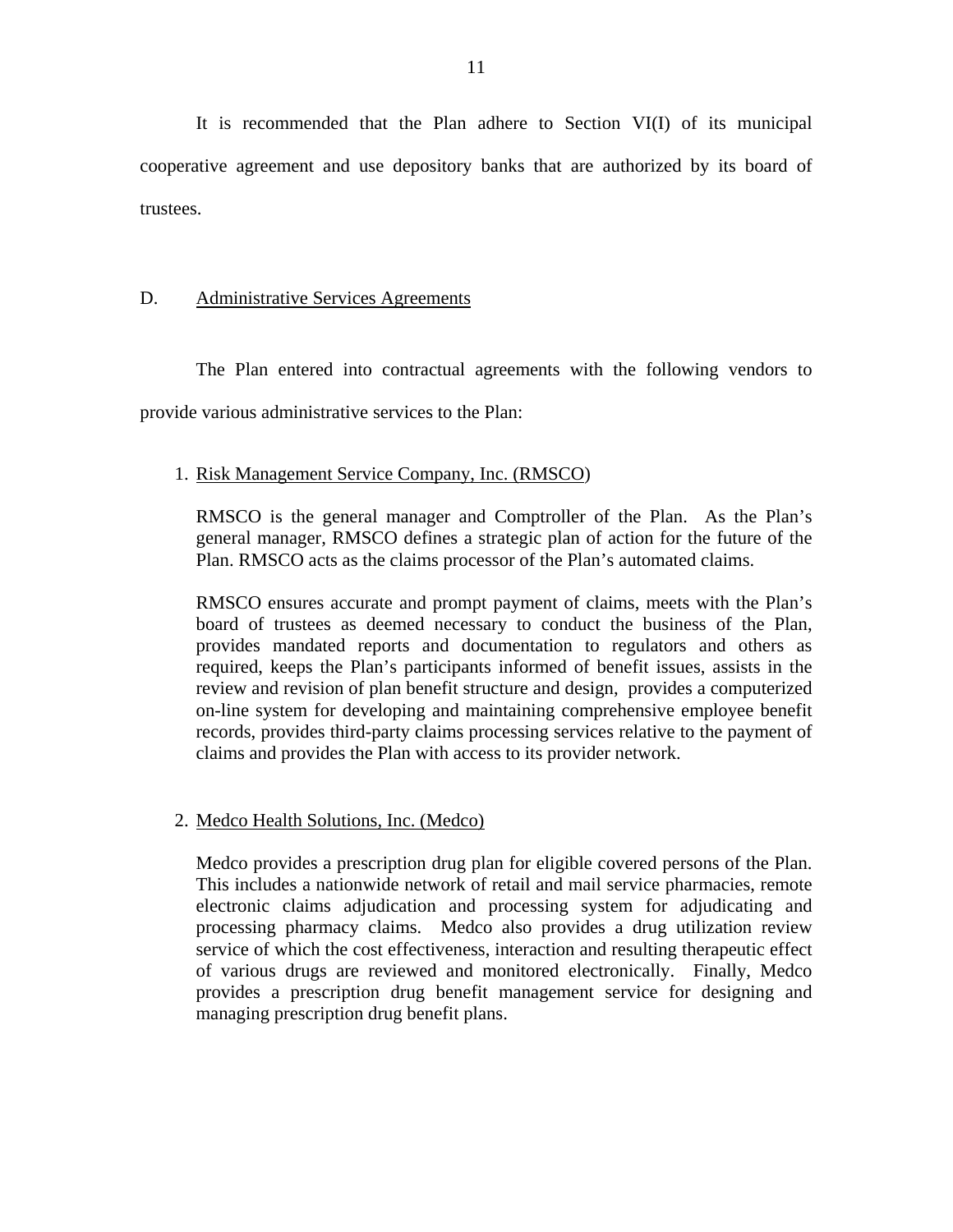3. KBM Management, Inc. (KBM)

KBM provides consulting services to the Plan's trustees as required on matters regarding negotiations with employee groups. KBM also provides actuarial services and assists in obtaining alternative markets for stop-loss coverage as well as reviews and investigates claims which affect stop-loss coverage. Further, KBM assists in the negotiations of administrative agreements of the Plan.

### 4. D'Arcangelo & CO LLP

 $D'$ Arcangelo & CO LLP provides accounting services to the Plan.

#### 5. Corporate Care Management

Corporate Care Management (Corporate Care) provides utilization review services to the Plan and its members in accordance with the Plan's utilization review program. Such services include prospective case identification services (including pre-certification services), case management services, high cost claim reviews and retrospective claim reviews ( including reviews of appeals).

#### E. Stop-Loss Insurance

As required by Section 4707 of the New York Insurance Law, the Plan maintains both specific excess stop-loss coverage and aggregate excess stop-loss coverage. The reinsurers, Utica National and Trust Mark are authorized insurers of New York State. Both agreements contain the insolvency clause prescribed by Section  $1308(a)(2)(A)(i)$  of the New York Insurance Law. The following is a summary of the Plan's reinsurance program as of June 30, 2007:

#### Specific excess stop-loss coverage

Excess of loss  $100\%$  of \$800,000 excess of \$200,000 per member, per contract year.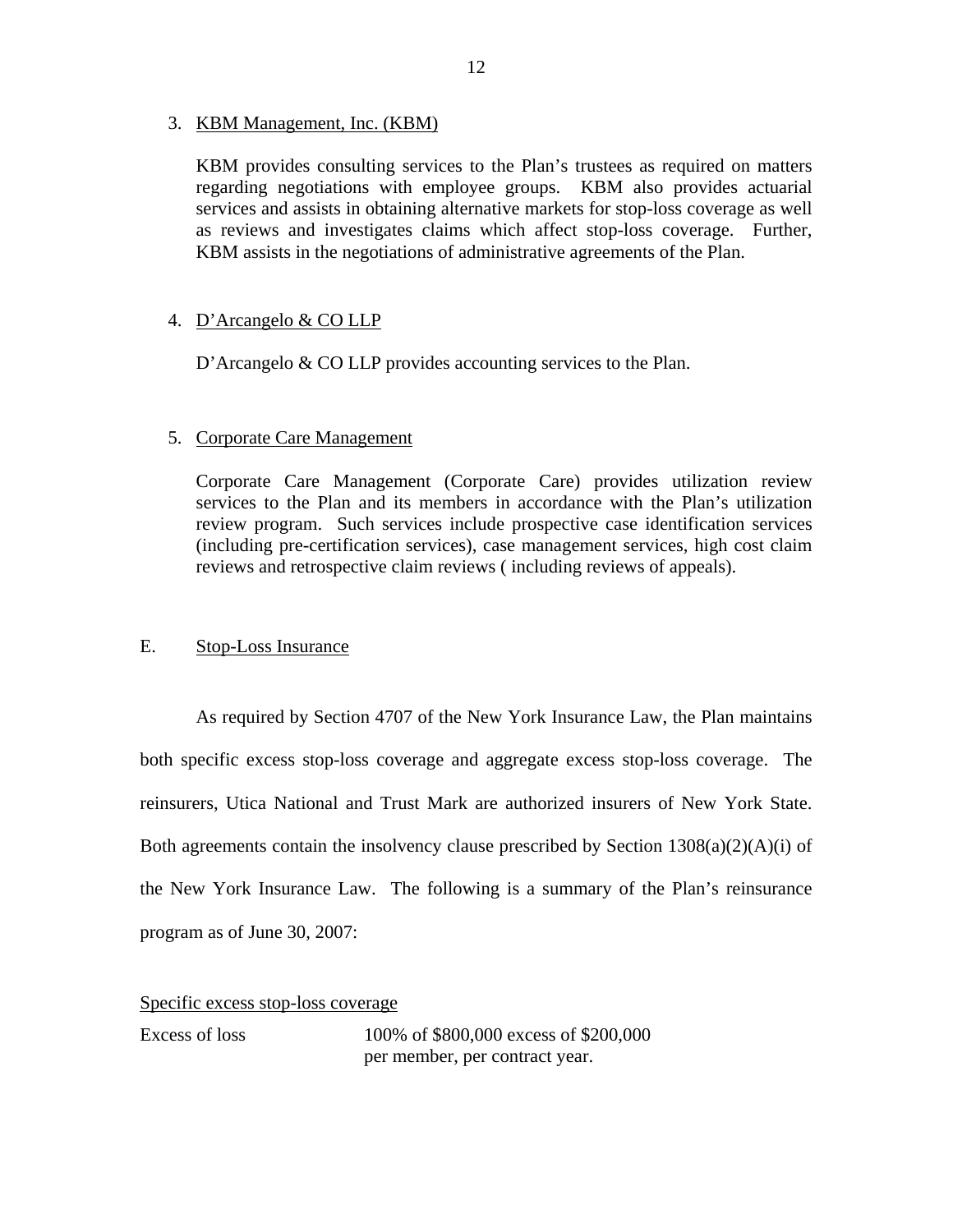Aggregate excess stop-loss coverage<br>Excess of loss 100% of \$800,000 excess of \$200,000 after 125% of expected benefits have been reached.

### F. Cash and Cash Equivalents

The following is the Plan's procedure when checks for payment of premiums are

received:

- 1. Checks received from the school districts for payment of premiums are forwarded to the payroll clerk, who records the check information on an Excel spreadsheet and then date stamps said checks. It should be noted that this procedure may not be done on the same day said checks are received.
- 2. The payroll clerk then forwards the checks to the senior account clerk who reconciles these checks to the appropriate school district premium billings. If the checks are not reconciled the same day, these checks remain on the senior account clerk's desk until the next day or until the senior account clerk can reconcile them.
- 3. The senior account clerk returns the premium checks back to the payroll clerk who deposits the checks into the Plan's bank account.

It should be noted that the Plan does not keep an audit trail which indicates when

the checks were received and when the checks pass from one department to another.

It is recommended that the Plan date stamp the checks when received, instead of initially forwarding them to the payroll department.

It is also recommended that the Plan maintains checks received in a secure place.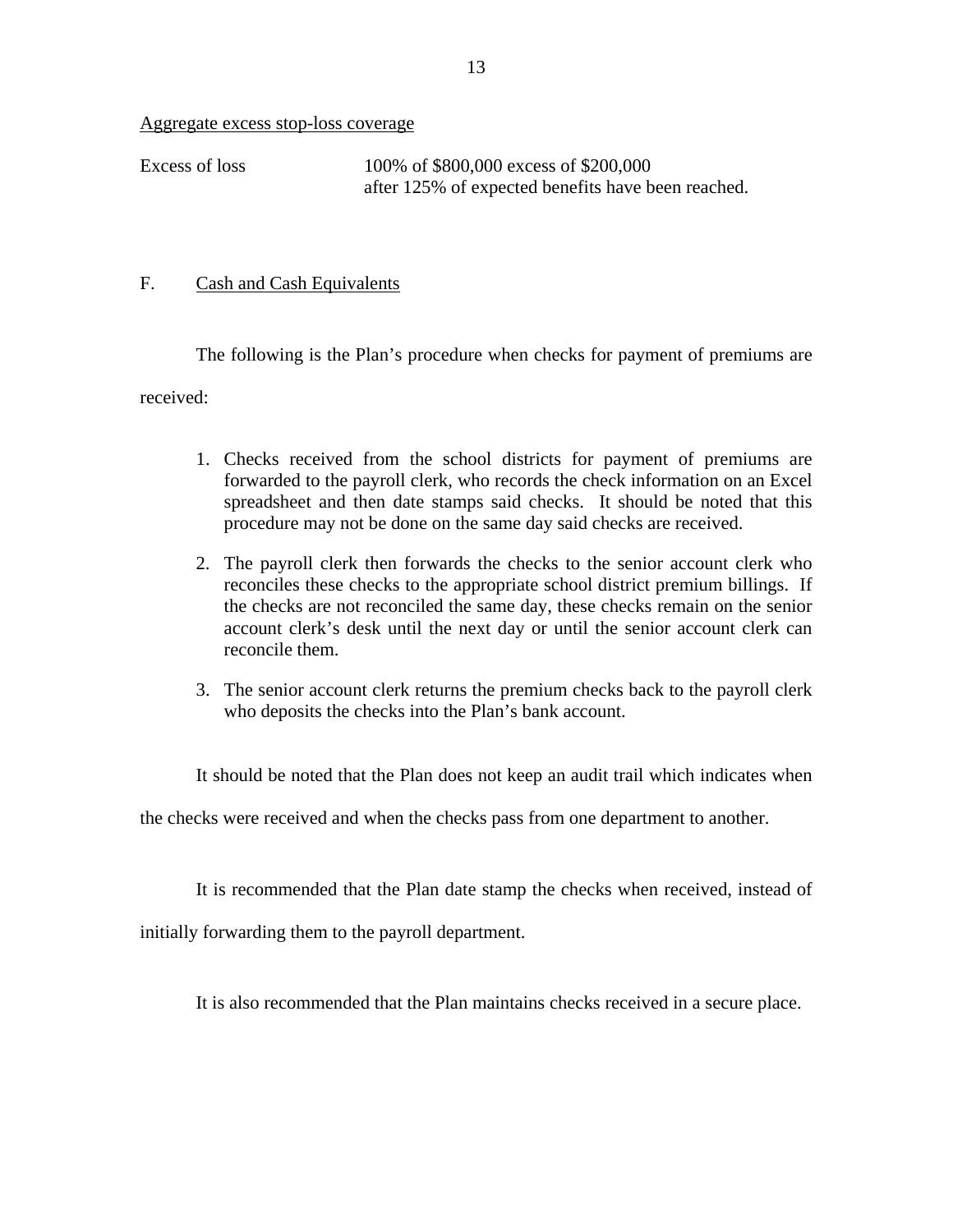Further, it is recommended that the Plan maintain an audit trail for checks that pass from one department to another during the period to indicate when such checks are received and ultimately deposited in the Plan's designated bank.

#### **Custodial Agreements**

G. Custodial Agreements<br>The Plan maintains custodial agreements with The Bank of New York and JPMorgan Chase Bank. A review of the agreements found that both agreements did not contain the safeguards recommended by the Department. The missing safeguards were as follows:

- 1. The bank shall have in force Bankers Blanket Bond Insurance.
- 2. The bank will, at all times, give the securities held by the bank there under, the same care the bank gives its own property of a similar nature.
- 3. The bank shall furnish the insurer with a list of such securities showing a complete description of each issue.
- 4. The bank shall maintain records sufficient to verify information insurers are required to report in the Annual Statement blanks of the Insurance Department of the State of New York.
- 5. The bank shall furnish the insurer with the appropriate affidavits in the form as may be acceptable to the bank and to the New York Insurance Department in order for the securities referred to in such affidavits to be recognized as admitted assets of the insurer.
- 6. Access shall be during the Bank's regular hours and specifying those persons who shall be entitled to examine on the Bank's premises securities held by the bank and the bank's records regarding securities held, but only upon furnishing the bank with written instructions to that effect from any specified authorized officer.
- 7. Written instructions hereunder shall be signed by any two of the authorized officers specified in a separate list for this purpose which will be furnished to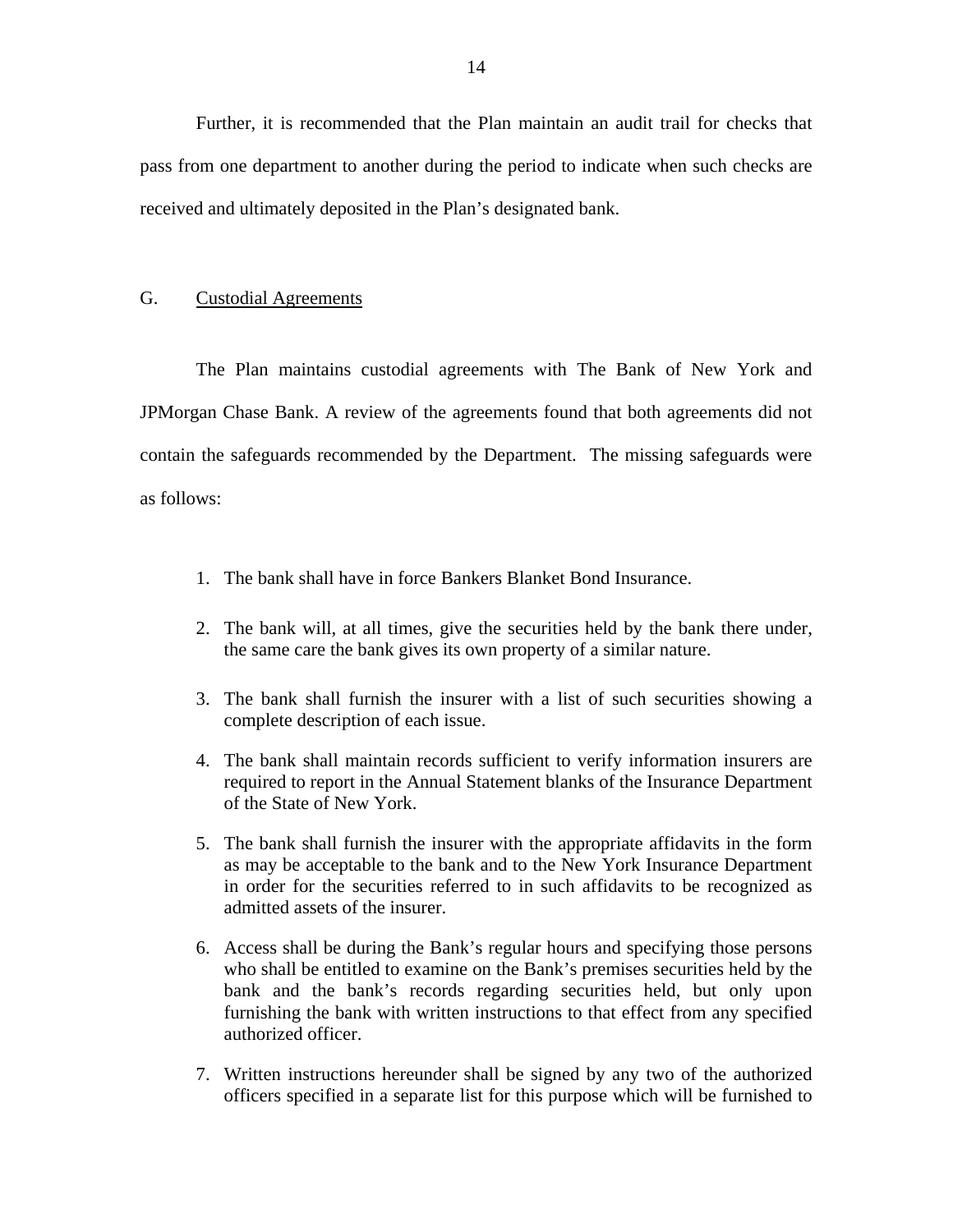the bank from time to time signed by the treasurer or an assistant and certified under corporate seal by the secretary or an assistant secretary.

- 8. In connection with any situation involving registration of securities in the name of a nominee bank of a bank custodian, the custodian agreement should empower the bank to take such action.
- 9. The agreement should have a provision that would give the insurer the opportunity to secure the most recent report on the review of the custodian's system of internal controls, pertaining to custodian record keeping, issued by internal control (and/or), pertaining to custodian record keeping, issued by internal or independent auditors.

It is recommended that the Plan amend its custodian agreements to include the above protective covenants and provisions as set forth in the Department's guidelines.

#### H. Accounts and Records

The Plan's annual statements during the four-year period under examination did not reflect an accurate reconciliation of its incurred claims account. Such inaccuracy caused the Plan's underwriting and investment exhibit and reconciliation of surplus, for each year under examination, to be incorrectly reported.

The examiner reconstructed the incurred claims, income and expenses of the Plan's annual statements for each year under the examination period.

It is recommended that the Plan maintain and report accurate financial data within its annual statement filed with this Department.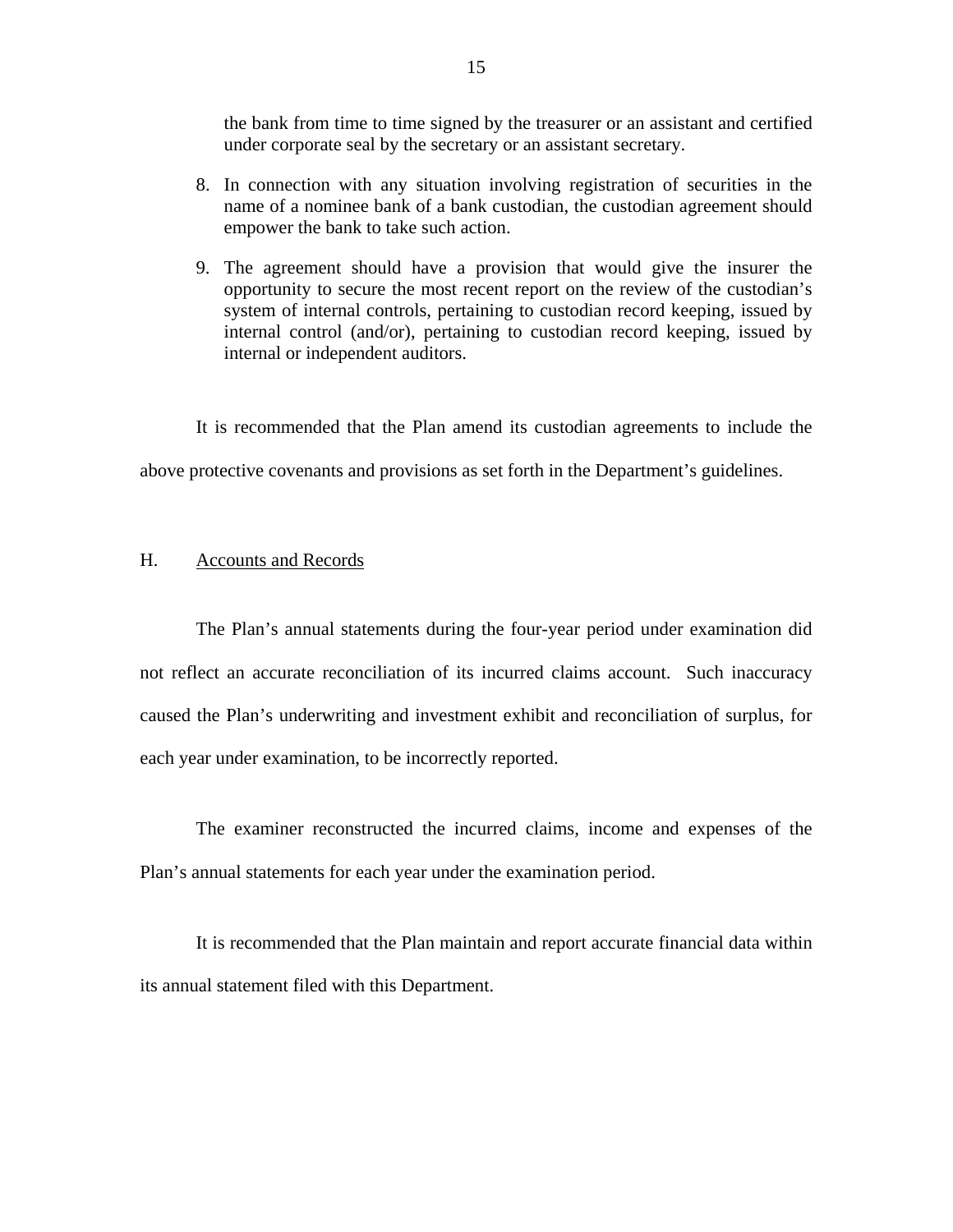## **4. FINANCIAL STATEMENTS**

## A. Balance Sheet

The following shows the assets, liabilities and capital and surplus as determined by this examination with those reported by the Plan as of June 30, 2007. This statement is the same as the balance sheet filed by the Plan in its filed annual statement as of June 30, 2007:

|                                           | Examination            | Plan         |
|-------------------------------------------|------------------------|--------------|
| Assets                                    |                        |              |
| Cash and cash equivalents                 | \$2,798,926            | \$2,798,926  |
| Short-term investments                    | 9,641,817              | 9,641,817    |
| Pre-paid assets                           | 47,392                 | 47,392       |
| <b>Total assets</b>                       | \$12,488,135           | \$12,488,135 |
| <b>Liabilities</b>                        |                        |              |
| Accounts payable                          | $\mathcal{S}$<br>3,754 | \$<br>3,754  |
| Claims unpaid                             | 4,143,315              | 4,143,315    |
| Unearned premiums                         | 184,129                | 184,129      |
| Accrued liabilities-flex                  | 121,488                | 121,488      |
| Due to ONC-BOCES                          | 24,512                 | 24,512       |
| <b>Total liabilities</b>                  | \$4,477,198            | \$4,477,198  |
| <b>Capital and Surplus</b>                |                        |              |
| Contingency reserves                      | 1,315,985              | 1,315,985    |
| Retained earnings/fund balance            | 6,694,952              | 6,694,952    |
| Total capital and surplus                 | 8,010,937              | 8,010,937    |
| Total liabilities and capital and surplus | \$12,488,135           | \$12,488,135 |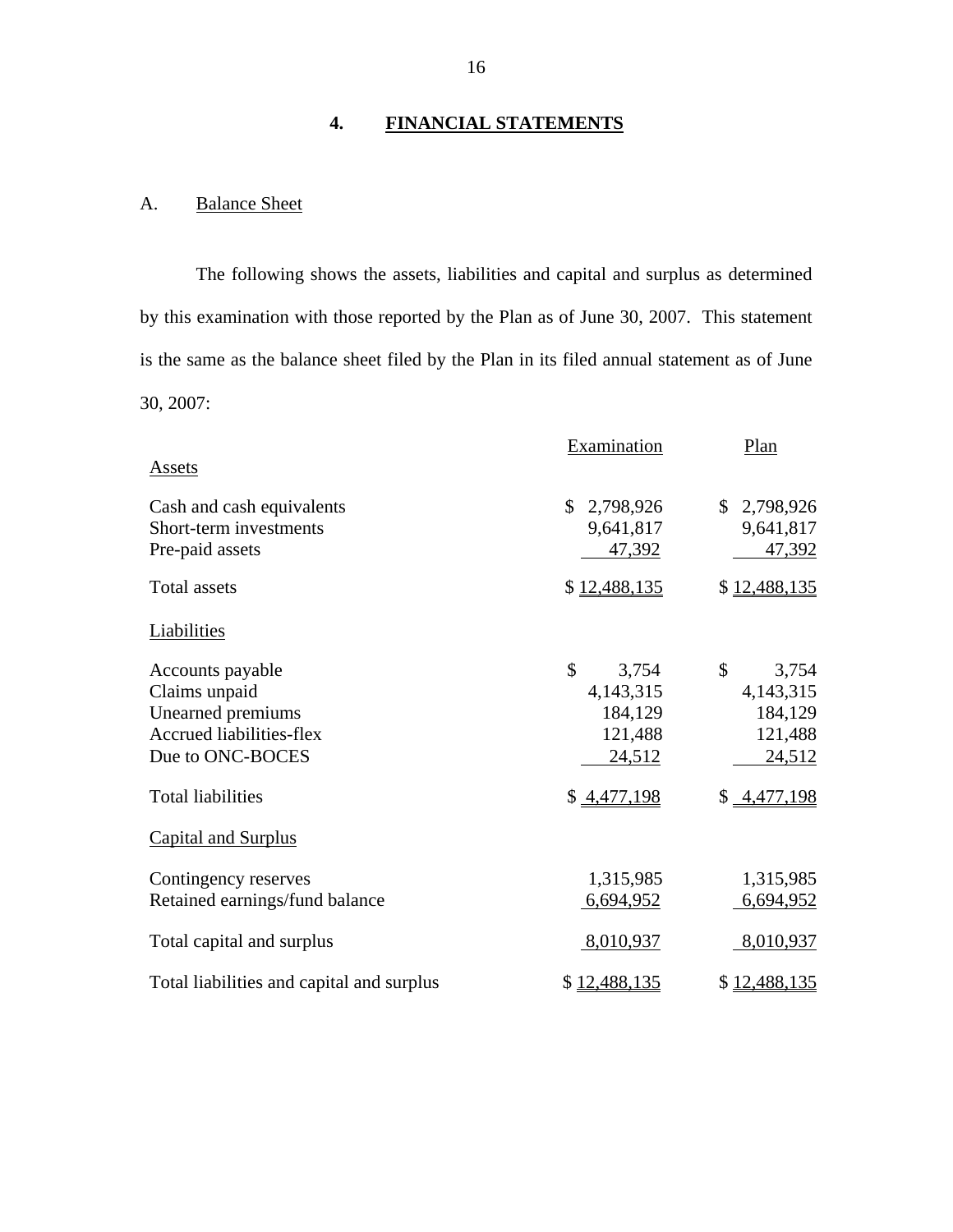## B. Statement of Revenue, Expenses and Capital and Surplus

Capital and surplus increased \$7,119,860 during the four-year examination period, July 1, 2003 through June 30, 2007, detailed as follows:

## Revenue

| Premiums                               | \$91,706,182 |              |
|----------------------------------------|--------------|--------------|
| Investment income                      | 663,302      |              |
| Miscellaneous revenue stop-loss claims | 725,900      |              |
| Total revenue                          |              | \$93,095,384 |
| Hospital and medical expenses          |              |              |
| Hospital and medical                   | \$56,350,604 |              |
| Prescription drugs                     | 24,481,517   |              |
| Reinsurance expenses net of recoveries | 243,265      |              |
| Liability insurance                    | 636,347      |              |
| Public goods pool                      | 2,401,445    |              |
| Total hospital and medical expenses    | \$84,113,178 |              |
| Administrative expenses                |              |              |
| Attorney audit fees                    | 43,432       |              |
| Claims negotiation/TPA                 | 989,437      |              |
| Claims adjustment expenses             | 616,404      |              |
| Miscellaneous consultation fees        | 195,323      |              |
| General expenses                       | 17,750       |              |
| Total underwriting expenses            |              | 85,975,524   |
| Net income                             |              | \$7,119,860  |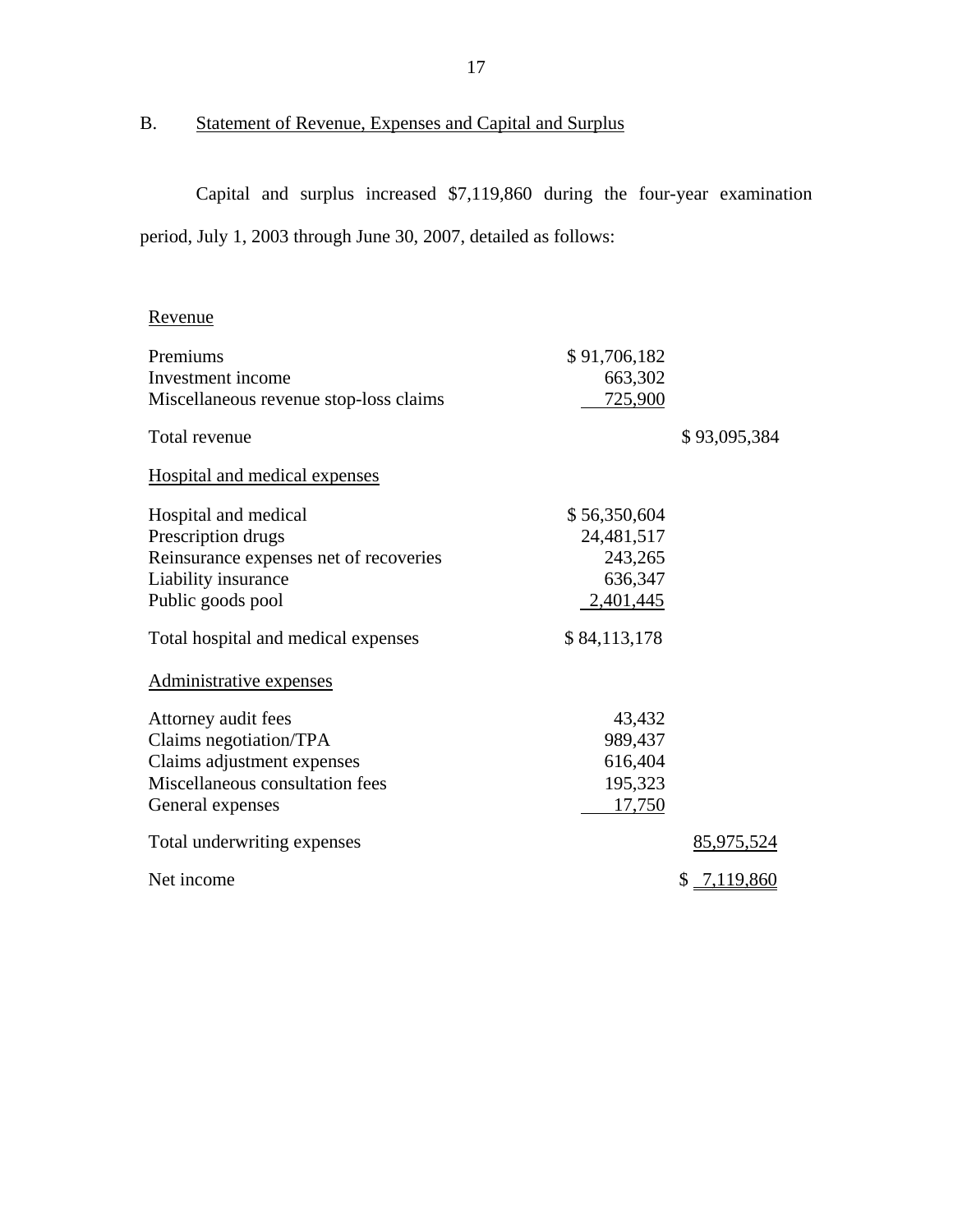#### Changes in Capital and Surplus

| Capital and surplus per report on examination,<br>as of June 30, 2003  |                           |                             | 891,077<br>\$ |
|------------------------------------------------------------------------|---------------------------|-----------------------------|---------------|
|                                                                        | Gain in<br><b>Surplus</b> | Losses in<br><b>Surplus</b> |               |
| Net income                                                             | \$7,119,860               |                             |               |
| Net increase in capital and surplus                                    |                           |                             | 7,119,860     |
| Capital and surplus, per report on examination,<br>as of June 30, 2007 |                           |                             | \$8,010,937   |

#### **5. CLAIMS UNPAID**

The examination liability of \$4,143,315, for the above captioned account, is the same as the amount reported by the Plan in its filed annual statement as of June 30, 2007.

The Plan's liability for claims unpaid was established in compliance with Section  $4706(a)(1)$  of the New York Insurance Law. The Plan received permission from this Department to reduce the required minimum amount of unpaid claims reserve from 25% of total expenses to 17% of total expenses starting with the quarter ending June 30, 2006.

The examination analysis of the claims unpaid reserve was conducted in accordance with generally accepted actuarial principles and practices and was based on statistical information contained in the Plan's internal records and in its filed annual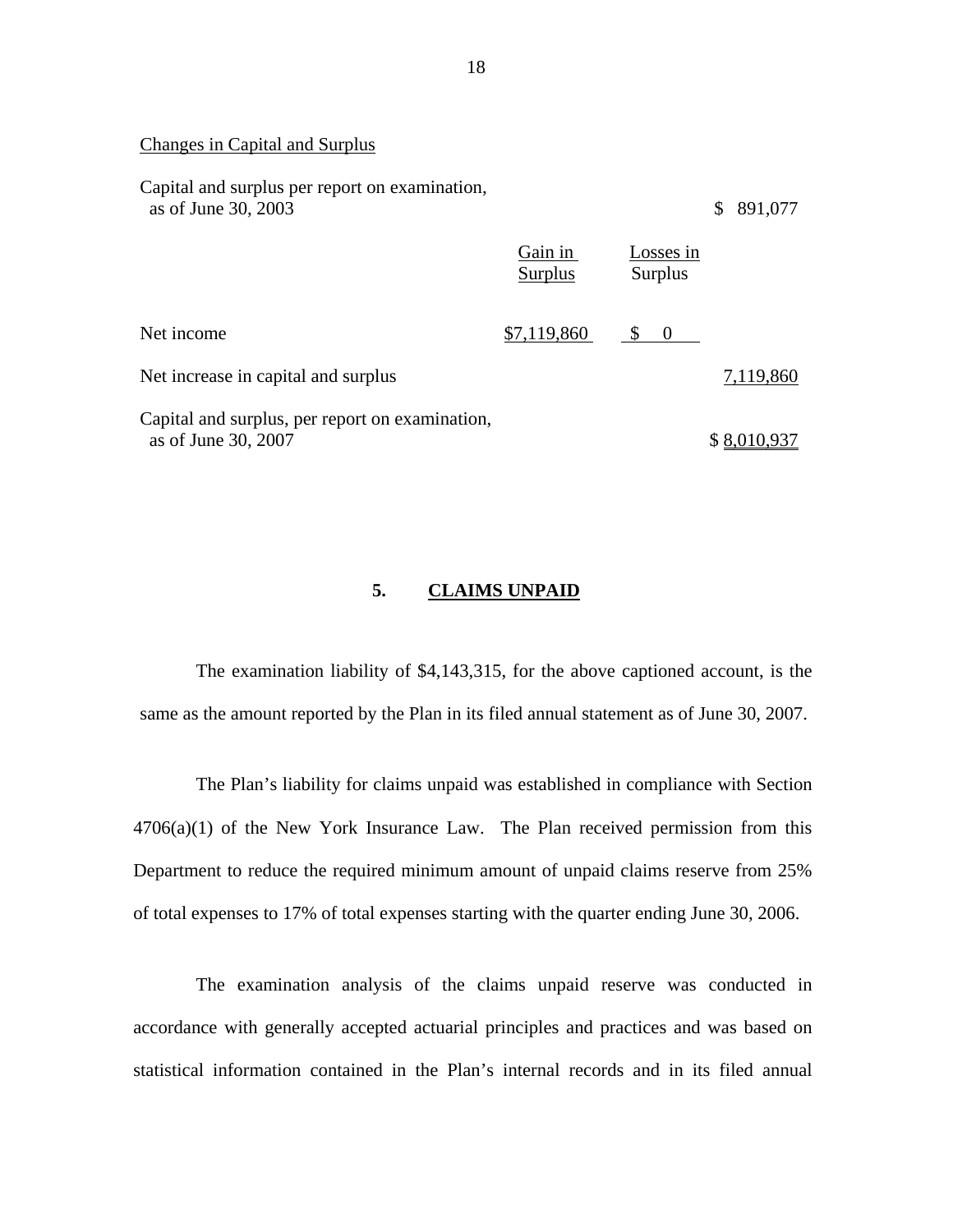statements as verified during the examination. The examination reserve was based upon actual payments made through a point in time, plus an estimate for claims remaining unpaid at that date. Such estimate was calculated based on actuarial principles, which utilized the Plan's experience in projecting the ultimate cost of claims incurred on or prior to December 31, 2007.

#### **6. MARKET CONDUCT ACTIVITIES**

In the course of this examination, a review was made of the manner in which the Plan conducts its business practices and fulfills its contractual obligations to its subscribers and claimants. The review was general in nature and is not to be construed to encompass the more precise scope of a market conduct examination.

The general review was directed at practices of the Plan in the following major areas:

A. Claims processing

- B. Complaints and grievances
- C. Utilization review
- D. Policy forms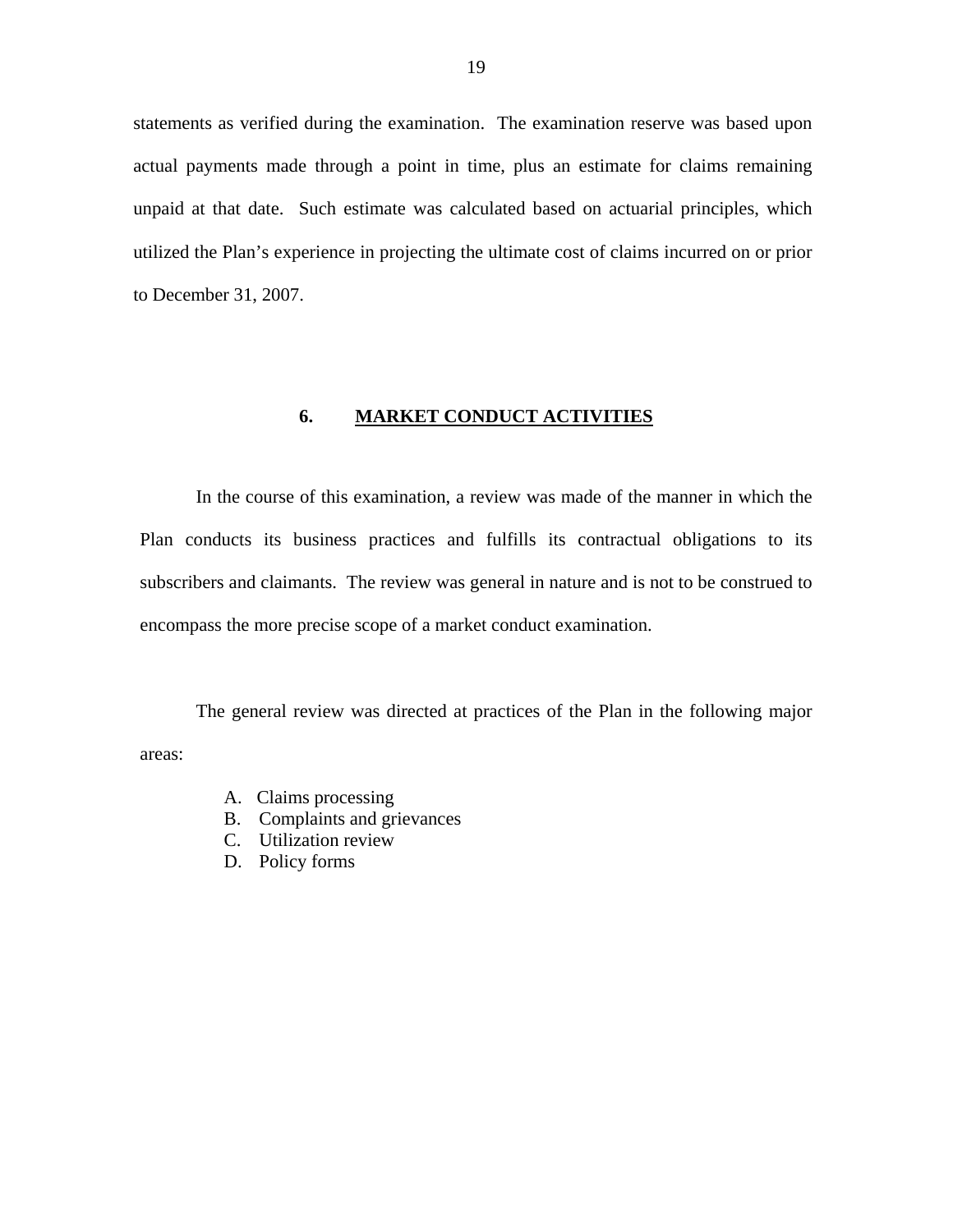#### A. Claims Processing

A review of claims adjudicated by the Plan was performed by using a statistical sampling methodology covering claims processed during the period of July 1, 2006 through June 30, 2007, in order to evaluate the overall accuracy and compliance of the Plan's claims processing environment. The examiner selected a sample of 167 claims for review.

This statistical random sampling process, which was performed using the computer software program, ACL, was devised to test various attributes deemed necessary for successful claims processing activity. The objective to this sampling process was to be able to test and reach conclusions about all predetermined attributes, individually, or on a combined basis. For example, if ten attributes were being tested, conclusions about each attribute individually, or on a collective basis, could be made for each claim in the sample.

The review also incorporated processing attributes used by the Plan's third-party claims administrator, in its own "Quality Analysis" of claims processing.

The review indicated that two claims were processed incorrectly, according to the criteria used by both the Plan and the examiners.

During the examination period, it was noted that the Plan converted its computer system in order to be able to process claims on RMSCO's (its claims TPA) claims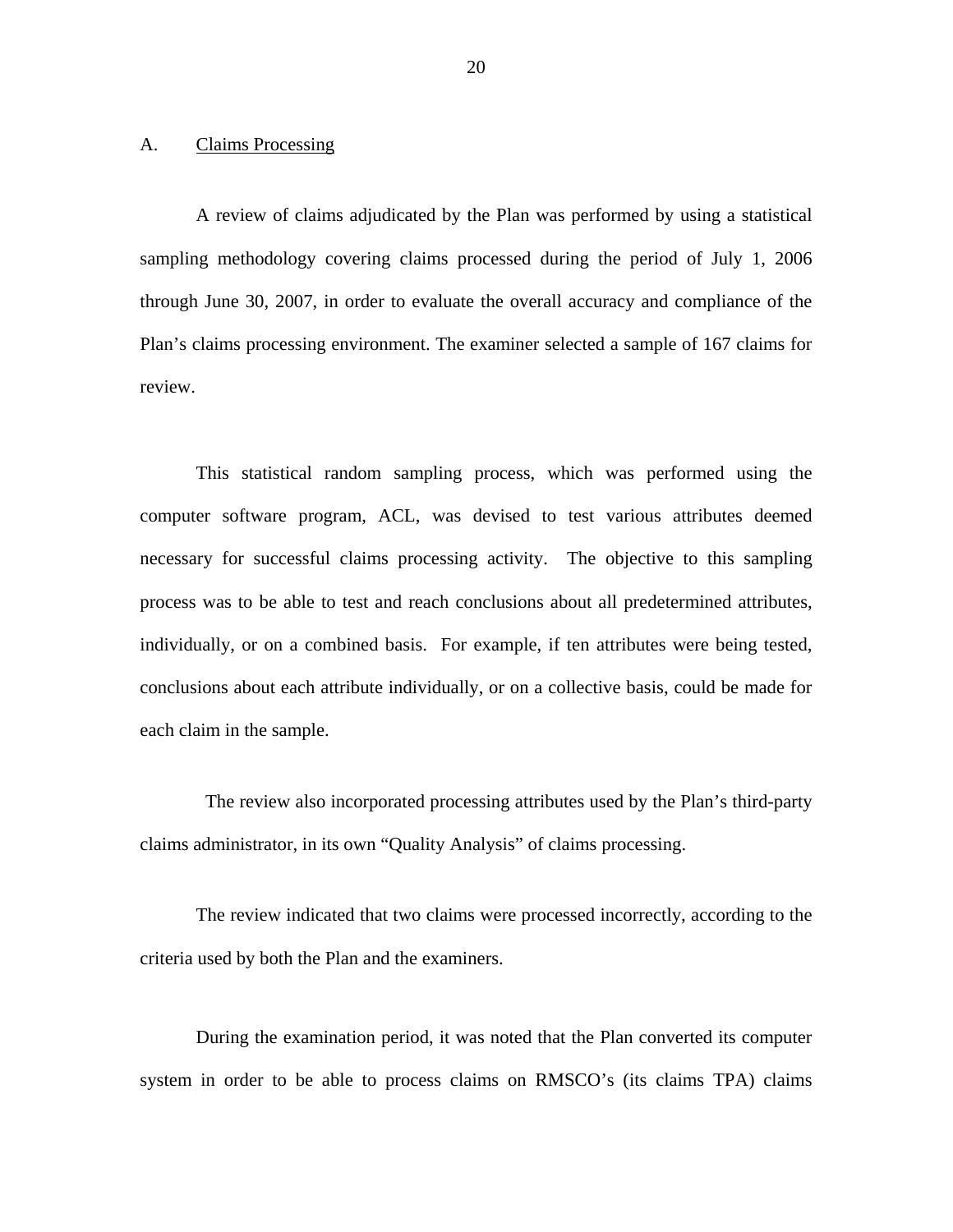system. The transition to RMSCO was to begin on November 1, 2006; however, the Plan did not start processing any claims on RMSCO's claims system until December 26, 2006. During this period, claims were held up due to processor training and also with regard to other issues within RMSCO's claims system. The Plan went fully live the second week of January 2007, by activating the auto-adjudication feature. Claims were then allowed to process automatically without processor intervention. Due to the inability of the Plan to fully go live before January 2007, the Plan experienced a seven week backlog of paper claims which totaled approximately 8,400 claims.

These claims were processed by Catskill Area Schools Employee Benefit Plan's claim processors. All claims that could be scanned and converted to electronic claim status were sent to RMSCO for handling via RMSCO's auto adjudication claim system. The Plan was able to maintain current claims while the back log was being handled. The backlog was completed by end of February 2007. There were still delays in mailing out the EOBs and checks, due to the manual review of each EOB. As a result, the claims process was delayed during this period.

Having two claims processing systems during the conversion period also resulted in some claims payment duplication. The Plan was able to identify said claims from an audit report and has taken steps to request refunds of such duplicate payments.

It is recommended that the Plan take the necessary steps to incorporate adequate controls and review procedures with regard to its claims adjudication process in order to avoid duplicate payment of claims.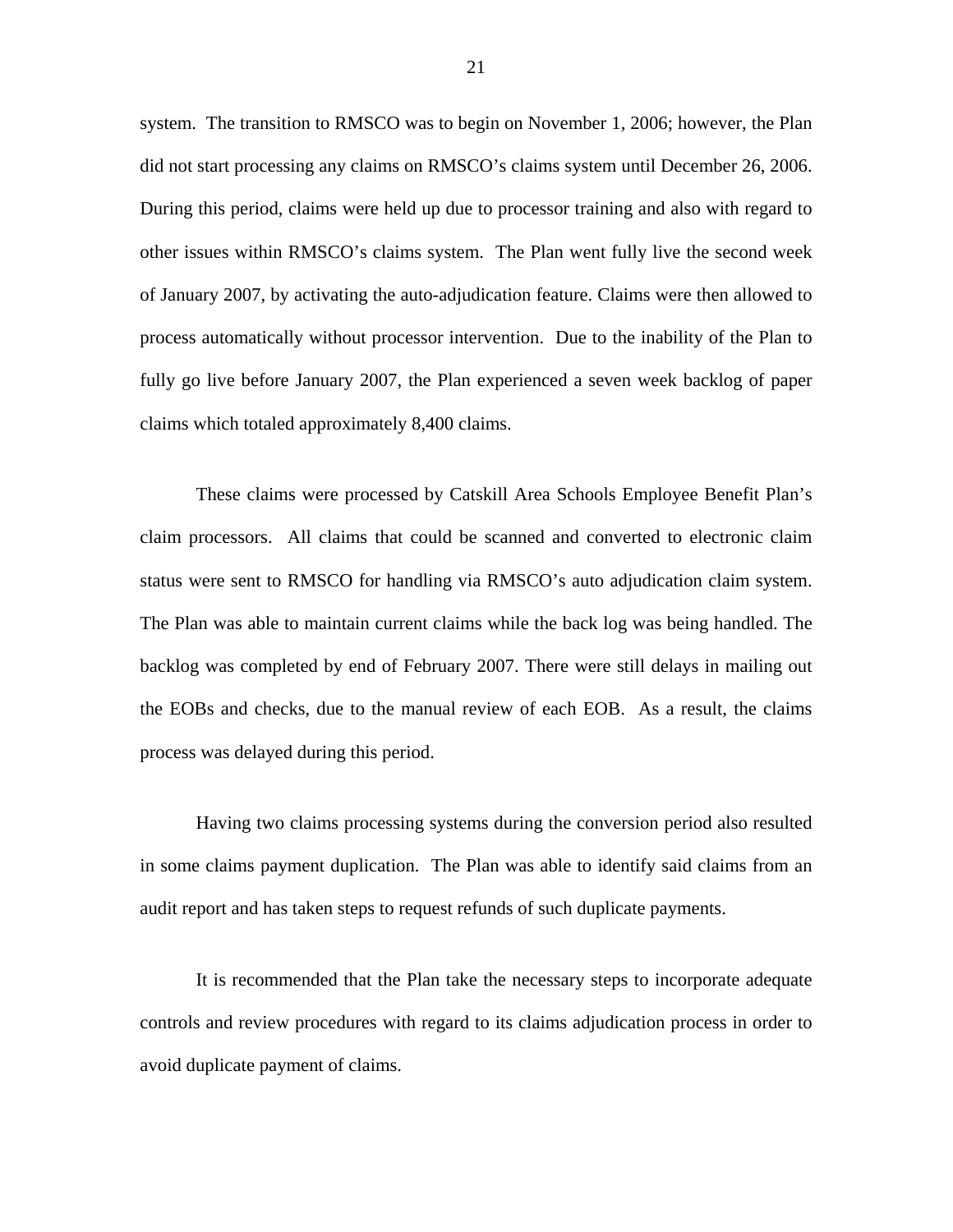## B. Complaints and Grievances

New York Insurance Department Circular Letter No. 11 (1978) states the following:

> "As part of its complaint handling function, the company's consumer services department will maintain an ongoing central log to register and monitor all complaint activity."

It was determined that Catskill Area Schools Employees Benefit Plan did not maintain an ongoing central log as part of its complaint handling function.

It is recommended that the Plan, as a good business practice, maintain a complaint log in a manner consistent with New York Insurance Department Circular Letter No. 11 (1978).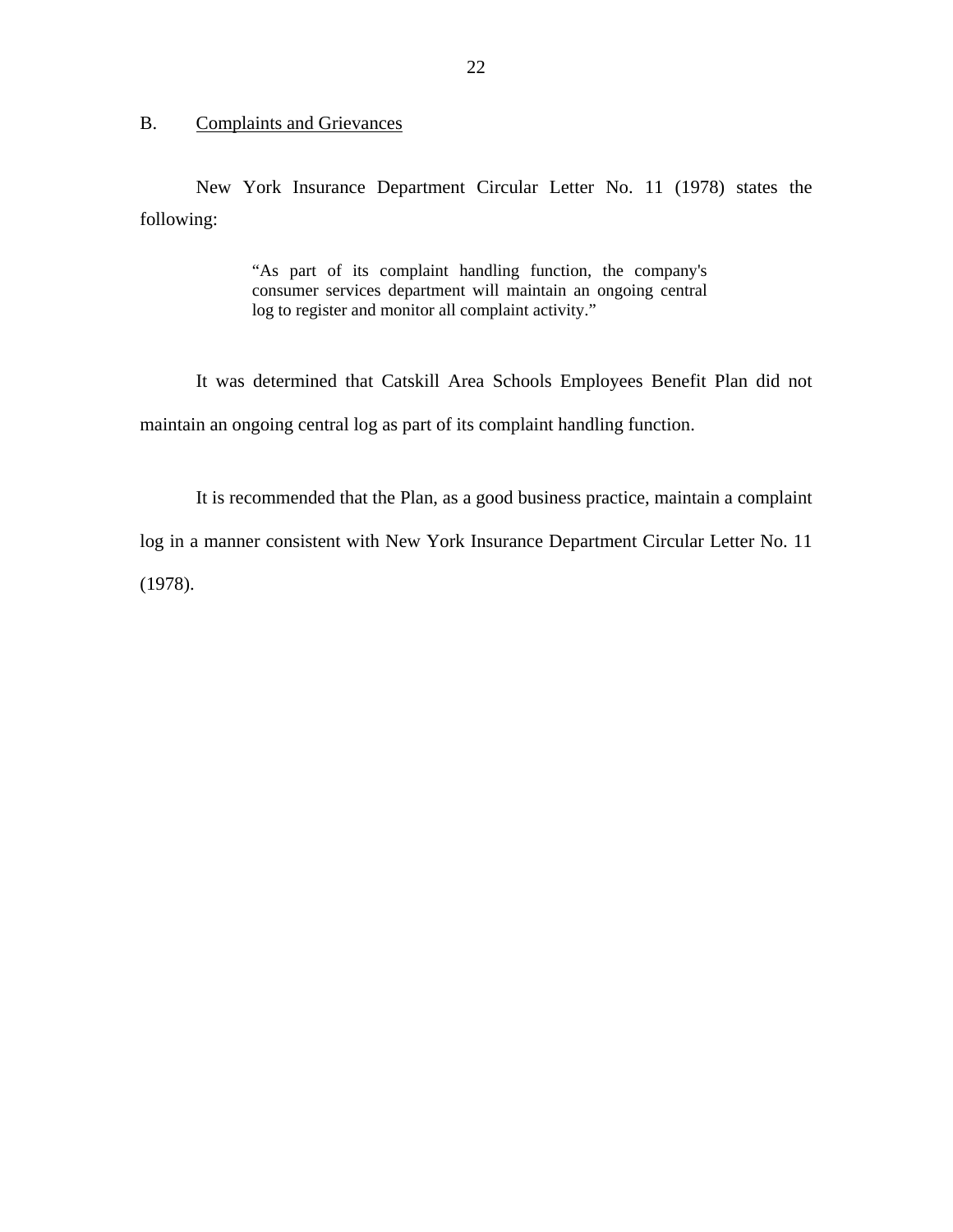Upon review, it was determined that the Plan did not maintain a file on each grievance and associated appeal. Such file should have included the date the grievance was filed, a copy of the grievance, the date of receipt and a copy of the Plan's acknowledgement of the grievance, the determination made by the Plan, including the date of the determination, and the titles and, in the case of a clinical determination, the credentials of the Plan's personnel who reviewed the grievance.

It is recommended that the Plan, as a good business practice, maintain a complete file relative to all grievances and associated appeals received by the Plan.

### C. Policy Forms

Section  $4710(a)(1)$  of the New York Insurance Law states:

"(a) The governing board of the municipal cooperative health benefit plan shall:

(1) file for approval with the superintendent a description of material changes in any information provided in the application for certificate of authority in the form and manner prescribed by the superintendent;"

Catskill Area Schools Employees Benefit Plan failed to submit its new policy forms or revisions of existing policy forms to the superintendent for approval. Although the Plan included such new and revised forms and riders within its filed annual statements for the period under examination, such practice does not constitute compliance with Section  $4710(a)(1)$  of the New York Insurance Law.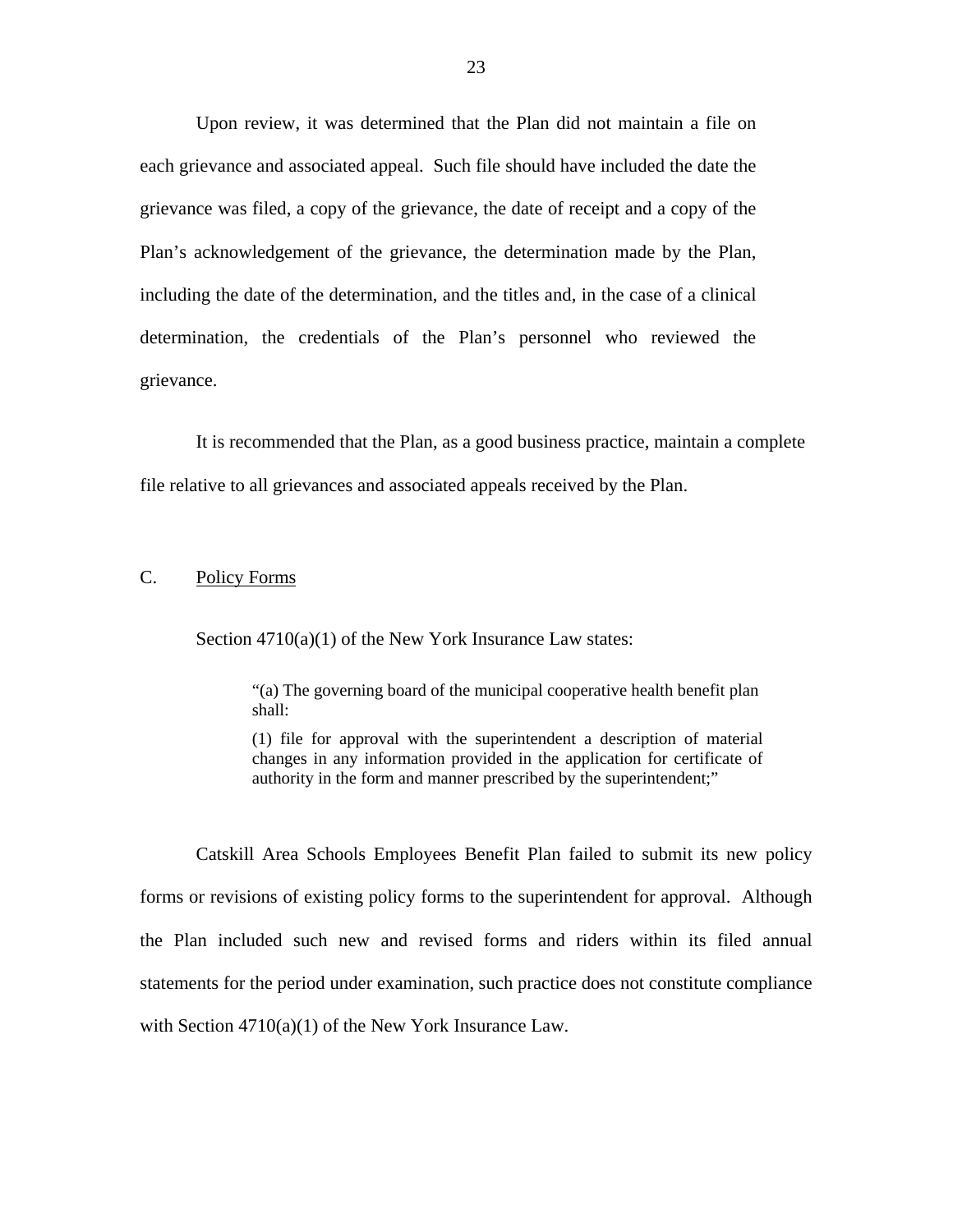When this (incorrect) practice was brought to the Plan's attention, the Plan submitted all of its new and currently used policy forms and riders to the Superintendent for approval.

It is recommended that the Plan comply with Section  $4710(a)(1)$  of the New York Insurance Law and submit all new or revised policy forms to the Superintendent of Insurance for approval.

#### D. Utilization Review (UR)

Catskill Area Schools Employees Benefit Plan contracted with Corporate Care Management (a third-party administrator) as its utilization review agent. It should be noted that because Corporate Care Management does not have its own utilization review program, it used the utilization review program developed by the Plan, which was originally filed with the New York Insurance Department.

Section 4901(a) of the New York Insurance Law states:

"Every utilization review agent shall biennially report to the superintendent of insurance, in a statement subscribed and affirmed as true under the penalties of perjury, the information required pursuant to subsection (b) of this section."

The Plan originally filed its utilization review program with the New York Insurance Department as required, however, subsequent to the initial filing, the Plan failed to report on a biennial basis to the Superintendent of Insurance as required by Section 4901(a) of the New York Insurance Law.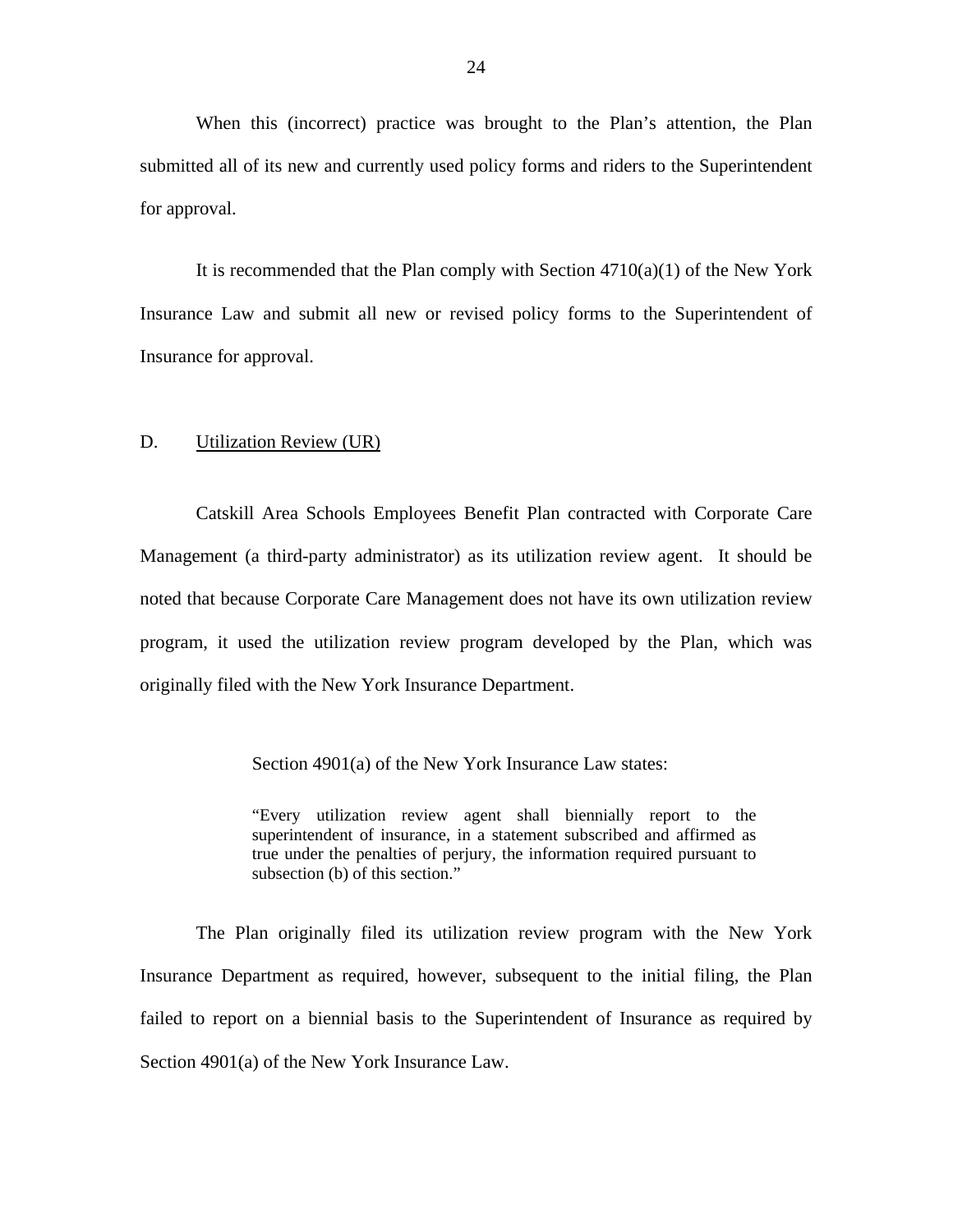It is recommended that the Plan file its utilization review program with the Superintendent of Insurance, as required by Section 4901(a) of the New York Insurance Law.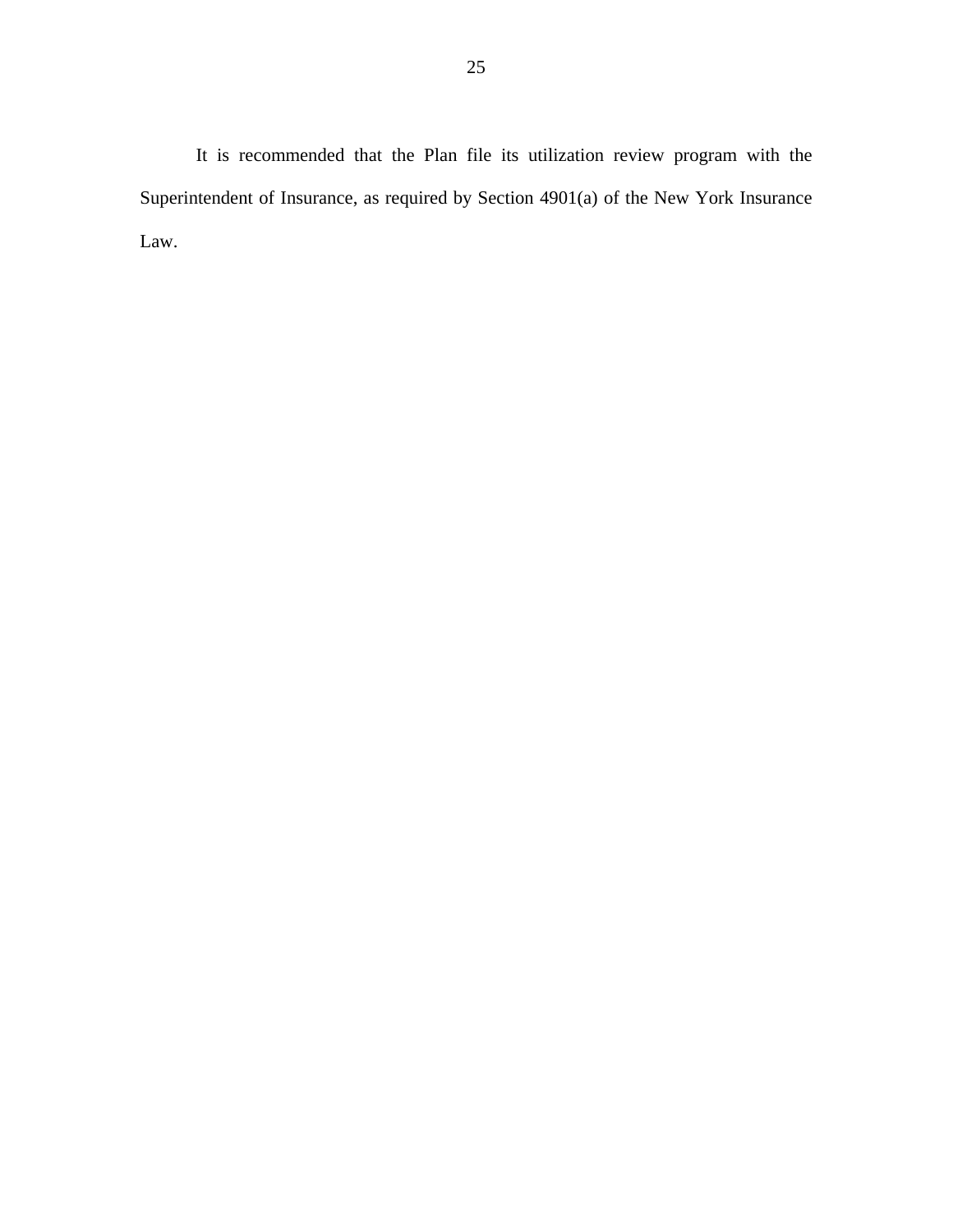## **7. COMPLIANCE WITH PRIOR REPORT ON EXAMINATION**

The prior report contained eleven (11) comments and recommendations detailed as follows (page numbers refer to the prior report):

| <b>ITEM NO.</b> |                                                                                                                                                                                                                                                                                 | PAGE NO. |
|-----------------|---------------------------------------------------------------------------------------------------------------------------------------------------------------------------------------------------------------------------------------------------------------------------------|----------|
|                 | <b>Retained Earnings/Fund Balance</b>                                                                                                                                                                                                                                           |          |
| 1.              | The Plan's Retained Earnings/Fund Balance as reported in the June 30,<br>2003 filed annual statement was impaired in the amount of \$13,894. In<br>the recently filed March 31, 2004 quarterly statement, the Plan reported<br>its Retained Earnings/Fund Balance at \$612,278. | 2, 7, 10 |
|                 | The Plan's Retained Earnings/Fund Balance is no longer impaired as of<br>June 30, 2007.                                                                                                                                                                                         |          |
|                 | <b>Accounts and Records</b>                                                                                                                                                                                                                                                     |          |
| 2.              | It is recommended that the Plan's financial activities be separately<br>recorded from those of ONC BOCES.                                                                                                                                                                       | 10       |
|                 | The Plan has complied with this recommendation.                                                                                                                                                                                                                                 |          |
|                 | Annual and Quarterly Statement Preparation                                                                                                                                                                                                                                      |          |
| 3.              | It is recommended that the Plan report its claims on an incurred rather<br>than a paid basis in compliance with the annual and quarterly statement<br>instructions.                                                                                                             | 11       |
|                 | The Plan has complied with this recommendation.                                                                                                                                                                                                                                 |          |
| 4.              | It is recommended that the Plan complete NY Schedule $F - Clains$<br>Payable Analysis using claims payable reported on line 2 of Report #1<br>- Part B: Liabilities and Net Worth for both the current and prior year.                                                          | 11       |
|                 | The Plan has complied with this recommendation.                                                                                                                                                                                                                                 |          |
| 5.              | It is recommended that the Plan refrain from reporting different<br>balances in the prior year column from those amounts reported in the<br>current year column in the prior years' filed annual statements.                                                                    | 12       |
|                 |                                                                                                                                                                                                                                                                                 |          |

The Plan has complied with this recommendation.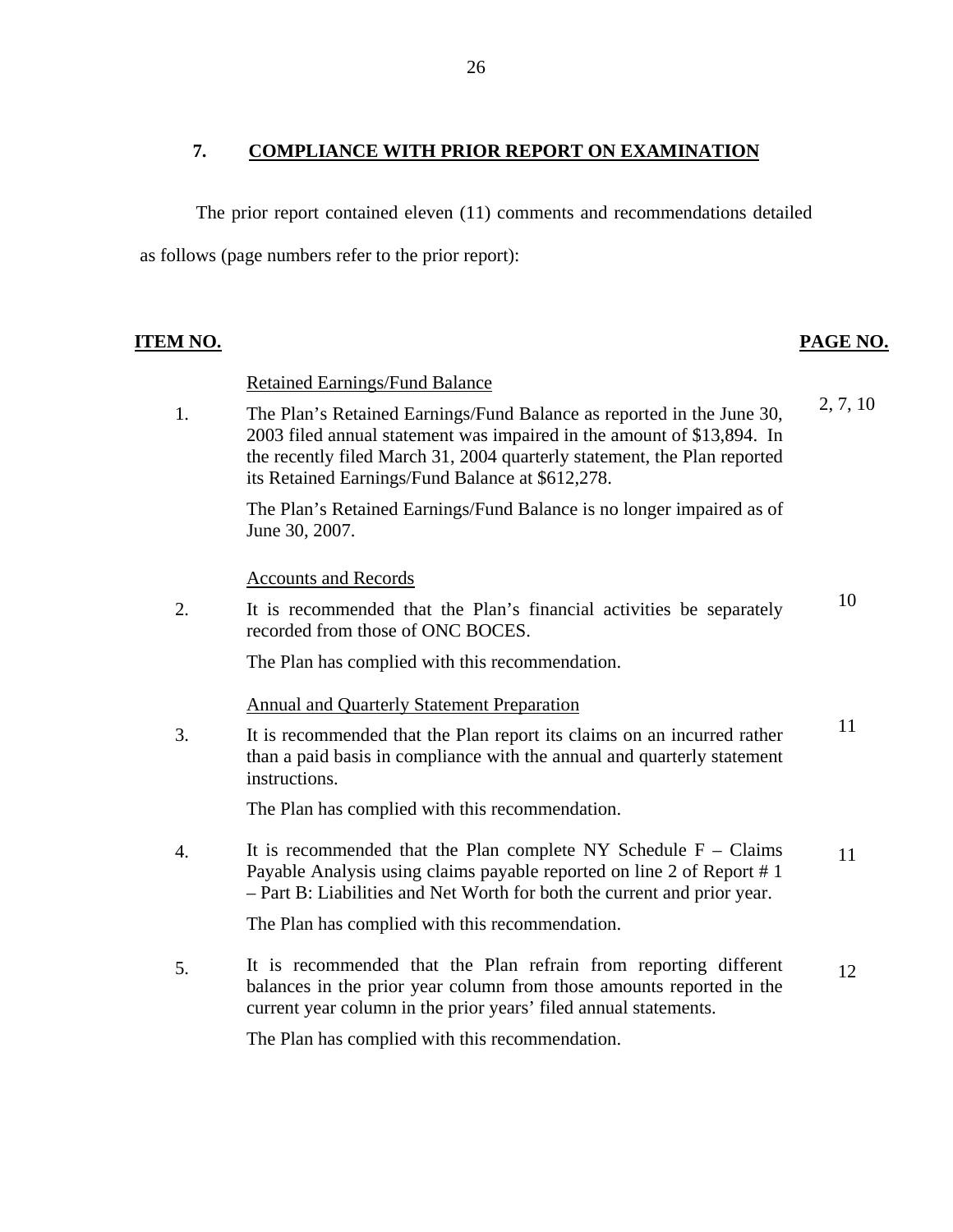## **ITEM NO.**

| 6.  | It is recommended that all filed annual and quarterly statements be<br>signed by the Plan's President, Secretary, and Chief Financial Officer<br>and that all filed annual and quarterly statements be properly notarized                                                               | 12        |
|-----|-----------------------------------------------------------------------------------------------------------------------------------------------------------------------------------------------------------------------------------------------------------------------------------------|-----------|
|     | The Plan has complied with this recommendation.                                                                                                                                                                                                                                         |           |
| 7.  | It is recommended that the Plan's board of governors comply with the<br>provisions of Section 4710(a)(2) and Section 4710(a)(3) of the New<br>York Insurance Law and review the Plan's annual and quarterly<br>statements prior to their submission to the Superintendent of Insurance. | 13        |
|     | The Plan has complied with this recommendation.                                                                                                                                                                                                                                         |           |
| 8.  | It is recommended that the Plan file its quarterly statements on a timely<br>basis.                                                                                                                                                                                                     | 14        |
|     | The Plan has complied with this recommendation.                                                                                                                                                                                                                                         |           |
| 9.  | It is recommended that the Plan institute adequate staffing in its<br>financial section.                                                                                                                                                                                                | 14        |
|     | The Plan has complied with this recommendation.                                                                                                                                                                                                                                         |           |
| 10. | It is recommended that the responsibilities of the Chief Financial<br>Officer be delineated.                                                                                                                                                                                            | 14        |
|     | The Plan has complied with this recommendation.                                                                                                                                                                                                                                         |           |
|     | <b>Explanation of Benefits Statements</b>                                                                                                                                                                                                                                               |           |
| 11. | It is recommended that the Company issue EOBs that include all of the<br>requisite information required by Section 3234(a) and (b) of the New<br>York Insurance Law.                                                                                                                    | $15 - 17$ |
|     | The Plan has complied with this recommendation.                                                                                                                                                                                                                                         |           |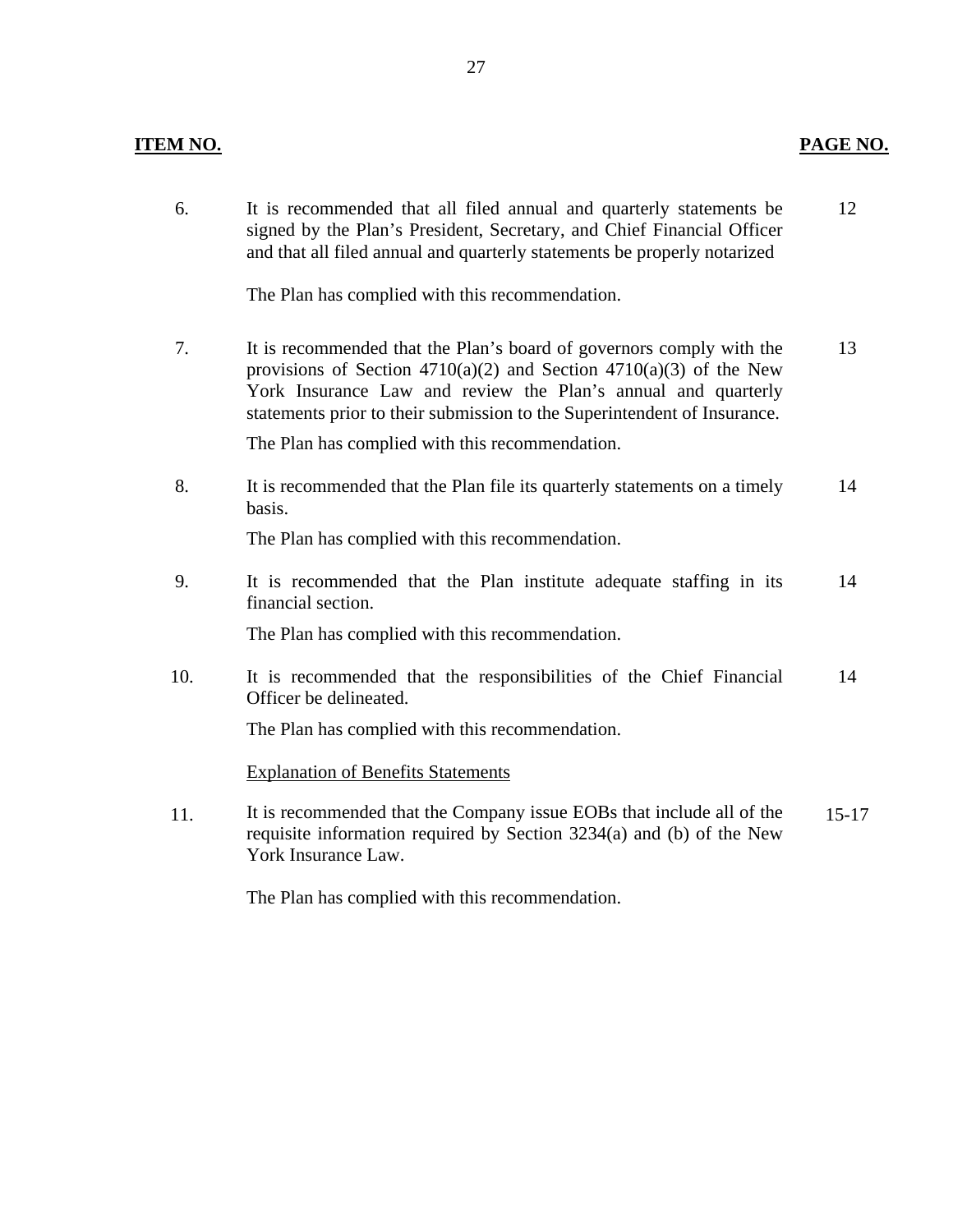#### **8. SUMMARY OF COMMENTS AND RECOMMENDATIONS**

### **ITEM.**

#### **PAGE NO**.

#### A. Management and Controls

- i. It is recommended that board members who are unable or unwilling to attend meetings consistently should resign or be replaced. 7
- ii. It is recommended that the Plan's Executive Committee maintain minutes of all meetings held in compliance with New York Insurance Department Regulation 152 (11 NYCRR 243.2(b)(2)). 7

#### B. Corporate Governance

- i. It is recommended that the President of the Board of Catskill Area Schools Employees Benefit Plan sign all of the municipal cooperative agreements with each of the Plan's participating school districts. 9
- ii. It is recommended that the Plan comply with Section  $IV(A)$  of its municipal cooperative agreement and appoint an attorney-in-fact at its annual meeting. It is also recommended that the Plan include in the minutes of meetings of its annual meetings the appointment of its Plan's attorney-in-fact. 10
- iii. It is recommended that the Plan obtain the notification of each participating school district's representative to the Plan's governing board as required by Section VI(A) of the Plan's municipal cooperative agreement. 10
- iv. It is recommended that the Plan adhere to Section VI(I) of its municipal cooperative agreement and use depository banks that are authorized by its board of trustees. 10

#### C. Cash and Cash Equivalents

- i. It is recommended that the Plan date stamp the checks when received, instead of initially forwarding them to the payroll department. 13
- ii. It is also recommended that the Plan maintains checks received in a secure place. 13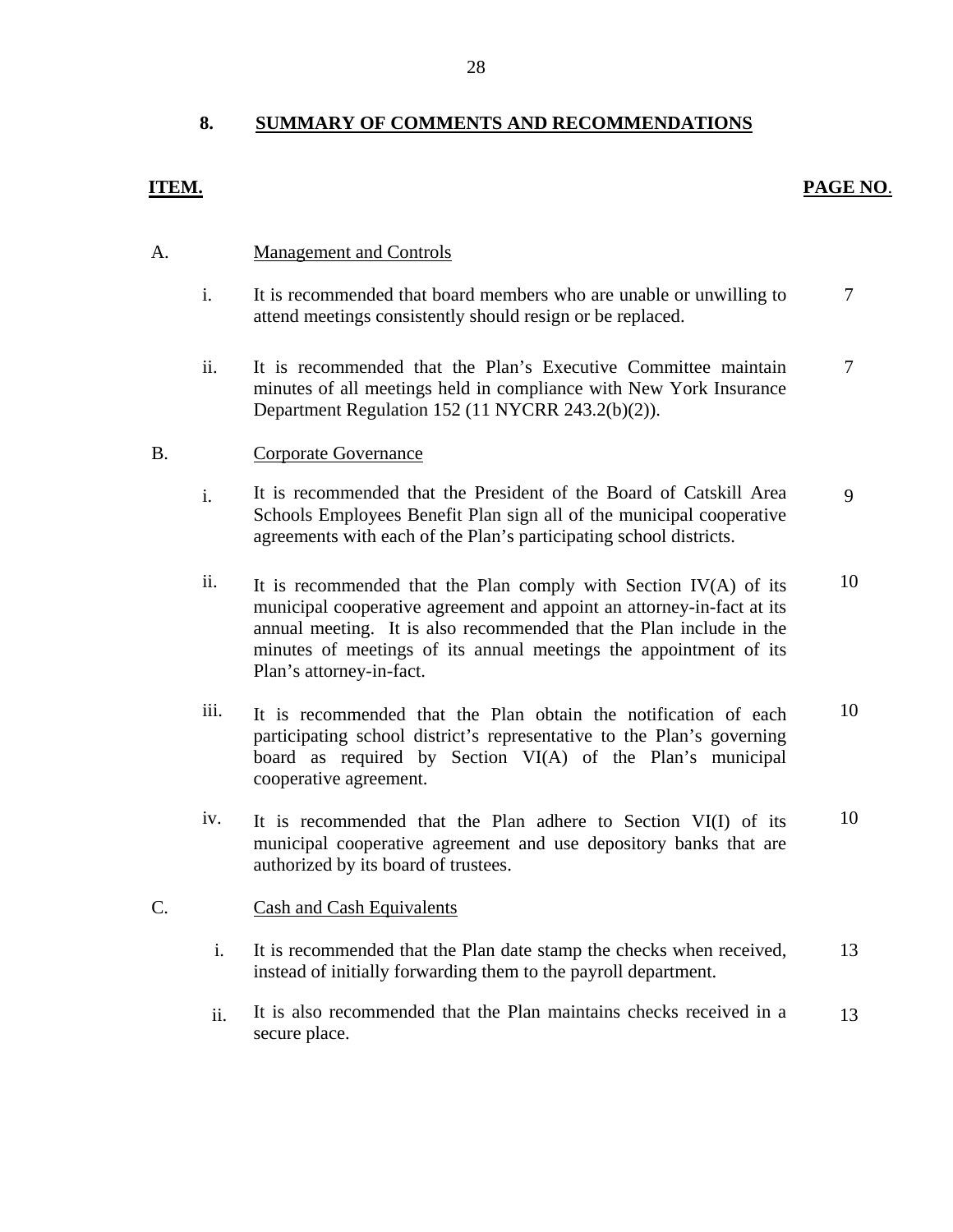iii. Further, it is recommended that the Plan maintain an audit trail for checks that pass from one department to another during the period when such checks are received and ultimately deposited in the Plan's designated bank. 14

#### D. Custodial Agreements

It is recommended that the Plan amend its custodian agreements to include the above protective covenants and provisions as set forth in the Department's guidelines. 15

E. Accounts and Records

It is recommended that the Plan maintain and report accurate financial data within its filed annual statement. 15

#### F. Claims Processing

It is recommended that the Plan take the necessary steps to incorporate adequate controls and review procedures with regard to its claims adjudication process in order to avoid duplicate payment of claims. 21

#### G. Complaints and Grievances

- i. It is recommended that the Plan maintain, as a good business practice, a complaint log in a manner consistent with New York Insurance Department Circular Letter No. 11 (1978). 22
- ii. It is recommended that the Plan, as a good business practice, maintain a complete file relative to all grievances and associated appeals received by the Plan. 23

#### H. Policy Forms

It is recommended that the Plan comply with Section  $4710(a)(1)$  of the New York Insurance Law and submit all new or revised policy forms to the Superintendent of Insurance for approval. 24

#### I. Utilization Review

It is recommended that the Plan file its utilization review program with the Superintendent of Insurance, as required by Section 4901(a) of the New York Insurance Law. 25

#### **PAGE NO**.